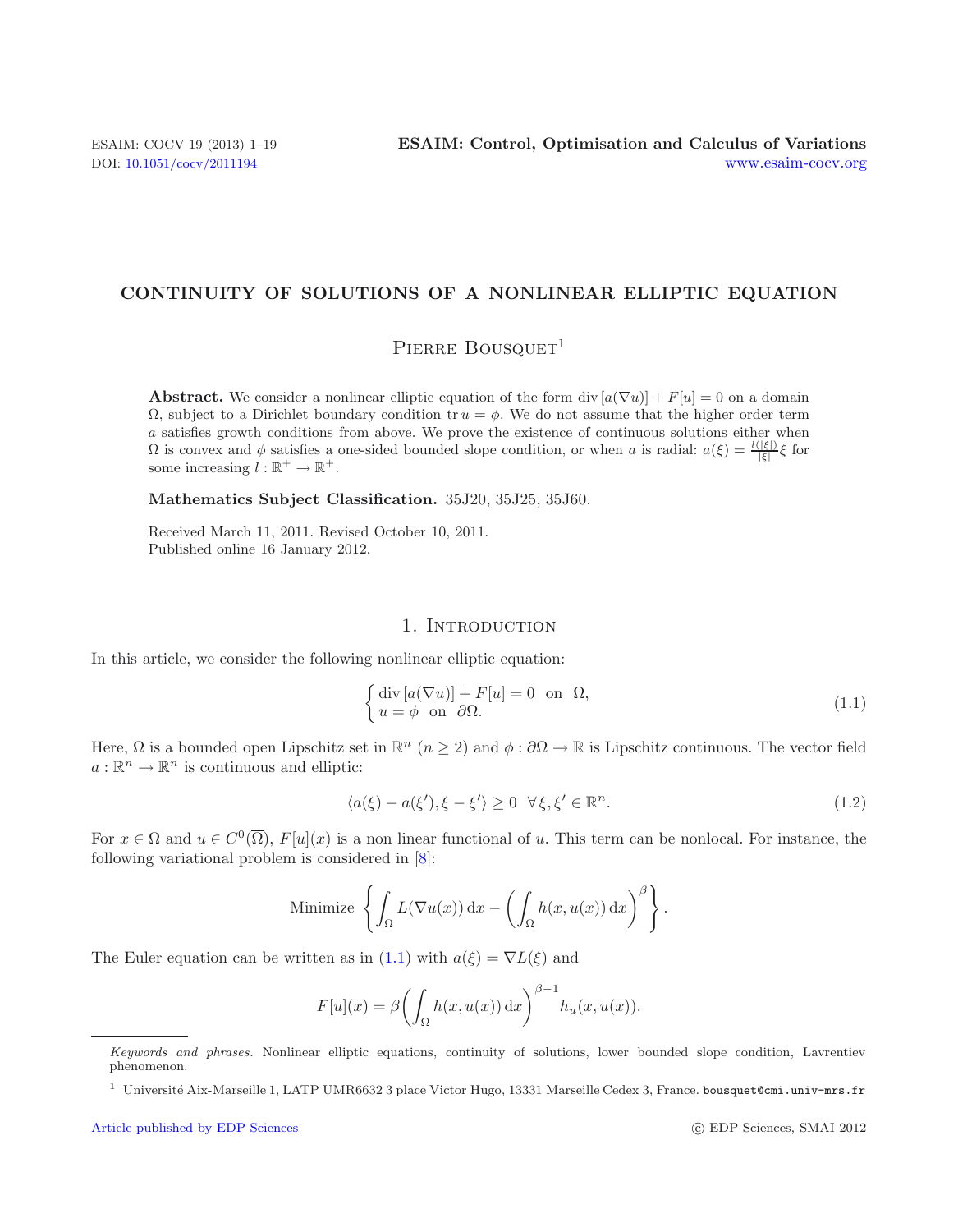<span id="page-1-1"></span>A solution of [\(1.1\)](#page-0-0) is a function  $u \in W^{1,1}(\Omega)$  such that  $a(\nabla u) \in L^1_{loc}(\Omega)$ ,  $F[u] \in L^1_{loc}(\Omega)$ ,  $tr u|_{\partial\Omega} = \phi$  and

(E) 
$$
\int_{\Omega} \left( \langle a(\nabla u(x)), \nabla \eta(x) \rangle - F[u](x) \eta(x) \right) dx = 0, \quad \forall \eta \in C_c^{\infty}(\Omega).
$$

A natural approach to solve [\(1.1\)](#page-0-0) is to consider it as a quasilinear elliptic equation to which Schauder's theory applies (see [\[6,](#page-18-1)[9\]](#page-18-2)). One then obtains a classical solution u. This requires however that a belong to  $C^{1,\alpha}(\Omega)$  and satisfies some structure conditions that we do not assume here.

Consider now the case when a satisfies the following growth assumptions: there exists  $p > 1$  and  $\alpha_1, \alpha_2$ and  $\beta_1, \beta_2$  in  $(0, \infty)$  such that

$$
\langle a(\xi), \xi \rangle \ge \alpha_1 |\xi|^p - \beta_1 \quad \forall \xi \in \mathbb{R}^n,\tag{1.3}
$$

<span id="page-1-2"></span><span id="page-1-0"></span>
$$
|a(\xi)| \le \alpha_2 |\xi|^{p-1} + \beta_2 \quad \forall \xi \in \mathbb{R}^n. \tag{1.4}
$$

Then, under suitable conditions on F[u], there exists a solution to  $(E)$  in  $W^{1,p}(\Omega)$ . This is the consequence of a theory initiated by Visik and then developped by many authors, notably Minty *et al.* (see [\[10\]](#page-18-3) and the references therein). Once the existence of a  $W^{1,p}$  solution u is established, the question of the regularity of u arises. Is the solution  $C^1(\Omega)$  or even  $C^2(\Omega)$ , so that equation [\(1.1\)](#page-0-0) is satisfied in a classical sense? Is the solution continuous up to the boundary of  $\Omega$ , so that the trace is a 'true' restriction to  $\partial\Omega$ ?

Another way to prove the existence of classical solutions of  $(E)$  has been considered by Hartman and Stampacchia. In  $[8]$ , they proved the existence of regular solutions to  $(E)$  without assuming any growth assumption from above on a. Here, 'regular' means Lipschitz continuous. This is the key regularity property from which we may deduce further regularity when the coefficients of the equation are smooth (see [\[8\]](#page-18-0), Sect. 14).

We proceed to detail the strategy of Hartman and Stampacchia. We first introduce for  $K > 0$  the set  $Lip_{\phi}(\Omega, K)$  of those functions  $u : \Omega \to \mathbb{R}$  which are Lipschitz continuous on  $\Omega$ , their Lipschitz rank being not larger than K. This set is not empty except when K is lower than the Lipschitz rank  $K_{\phi}$  of  $\phi$ . We also denote by  $Lip_{\phi}(\Omega)$  the set of Lipschitz continuous functions on  $\Omega$ . The set  $C^{0}(\overline{\Omega})$  is endowed with the  $L^{\infty}$  norm. For  $K \geq K_{\phi}$ , we say that  $u_K \in Lip_{\phi}(\Omega, K)$  is a K quasi solution of  $(E)$  if

$$
\int_{\Omega} \langle a(\nabla u_K), \nabla (v - u_K) \rangle - F[u_K](v - u_K) \ge 0, \quad \forall v \in Lip_{\phi}(\Omega, K).
$$
\n(1.5)

When a satisfies [\(1.2\)](#page-0-1), there exists a K quasi solution  $u_K$  for each  $K \geq K_\phi$  ([\[8\]](#page-18-0) Thm. 1.1). Under a stronger ellipticity condition on a, Hartman and Stampacchia prove that there exists  $C > 0$  such that for any  $K \geq K_{\phi}$ ,

$$
||u_K||_{L^{\infty}(\Omega)} + ||\nabla u_K||_{L^{\infty}(\Omega)} \leq C. \tag{1.6}
$$

In order to obtain such an estimate without any growth assumption from above on  $a, \phi$  is required to satisfy the bounded slope condition: there exists  $Q > 0$  such that for any  $\gamma \in \partial\Omega$ , there exist  $\zeta_{\gamma}^{-}$  and  $\zeta_{\gamma}^{+}$  in  $\mathbb{R}^{n}$  which satisfy  $|\zeta^{\pm}_{\gamma}| \leq Q$  and

$$
\phi(\gamma) + \langle \zeta_{\gamma}^-, y - \gamma \rangle \le \phi(y) \le \phi(\gamma) + \langle \zeta_{\gamma}^+, y - \gamma \rangle, \quad \forall y \in \partial \Omega.
$$

By using [\(1.6\)](#page-1-0), one can extract from  $(u_K)_{K\geq K_\phi}$  a subsequence which converges to a Lipschitz solution of  $(E)$ .

In [\[2\]](#page-18-4), we have generalized this result to a larger class of functions  $\phi$ . The bounded slope condition used in [\[8\]](#page-18-0) is indeed quite restrictive. It requires that  $\Omega$  be convex (except when  $\phi$  is affine). It forces  $\phi$  to be affine on 'flat parts' of  $\partial\Omega$ . Moreover, if  $\Omega$  is smooth, then  $\phi$  must be smooth as well (see Hartman [\[7](#page-18-5)] for precise statements; see also [\[1](#page-18-6)]). Recently, Clarke [\[4\]](#page-18-7) has introduced a new hypothesis on φ, the *lower bounded slope condition* of rank  $Q$  ( $Q > 0$ ): given any point  $\gamma \in \partial \Omega$ , there exists an affine function

$$
y \mapsto \langle \zeta_{\gamma}, y - \gamma \rangle + \phi(\gamma)
$$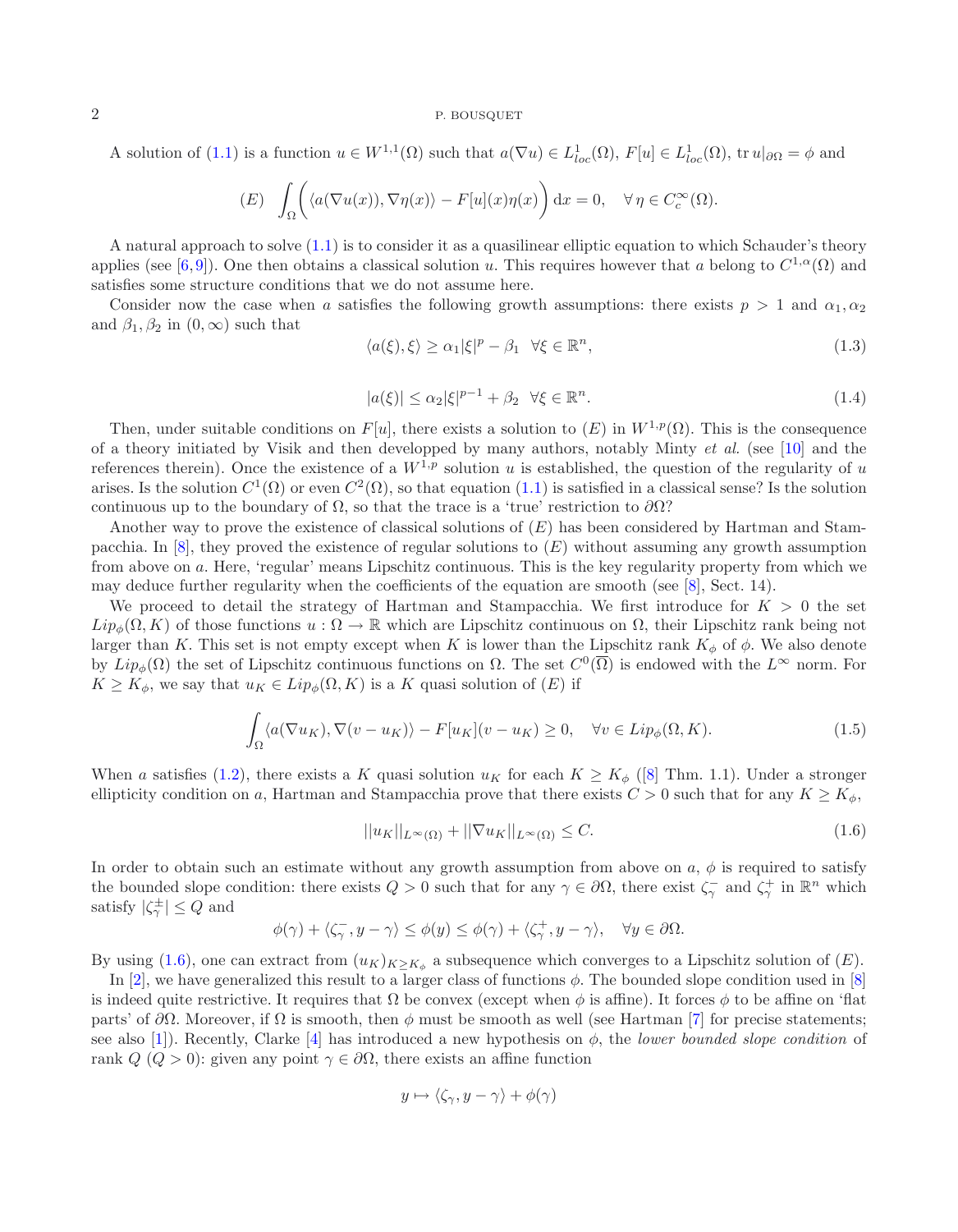<span id="page-2-1"></span>with  $|\zeta_{\gamma}| \leq Q$  such that

<span id="page-2-0"></span>
$$
\langle \zeta_{\gamma}, y - \gamma \rangle + \phi(\gamma) \le \phi(y), \quad \forall y \in \partial \Omega.
$$
\n(1.7)

The map  $\phi : \partial\Omega \to \mathbb{R}$  satisfies the lower bounded slope condition if and only if  $\phi$  is the restriction to  $\partial\Omega$  of a convex function defined on  $\mathbb{R}^n$ . When  $\Omega$  is uniformly convex,  $\phi$  satisfies the lower bounded slope condition if and only if it is the restriction to  $\partial\Omega$  of a semiconvex function (see [\[1\]](#page-18-6) for details and further properties).

When  $\phi$  satisfies the lower bounded slope condition (rather than the *full* two-sided bounded slope condition), it can be proved (see [\[2\]](#page-18-4)) that a solution u of  $(E)$  still exists in  $W^{1,2}(\Omega) \cap W^{1,\infty}_{loc}(\Omega)$  when a satisfies

$$
\langle a(\xi) - a(\xi'), \xi - \xi' \rangle \ge \mu |\xi - \xi'|^2 \tag{1.8}
$$

and F satisfies growth assumptions similar to those of [\[8\]](#page-18-0). The convexity of  $\Omega$  is also required here. The main idea of the proof, inspired from [\[4\]](#page-18-7), was that a 'one sided barrier' is enough to obtain *local* Lipschitz continuity. Moreover, the result was optimal in the following sense: even when  $a(p) = p$ ,  $F[u] = 0$  and  $\Omega$  is a disk in  $\mathbb{R}^2$ , it may happen that the corresponding solution is not *globally* Lipschitz on  $\Omega$  if  $\phi$  satisfies the mere lower bounded slope condition.

In [\[2\]](#page-18-4), the solution that we obtained satisfied the boundary condition only in the sense of traces. We were unable at that time to prove the *continuity* of the solution up to the boundary, except when  $\Omega$  was a polyhedron. This is the content of our first main result Theorem [2.3](#page-3-0) below to generalize this property to any convex domains (under the same assumptions). As in [\[3](#page-18-8)], the proof uses 'implicit barriers'. In contrast with classical barriers which are explicitly defined in terms of the distance to the boundary and the function  $\phi$  (see *e.g.* [\[6](#page-18-1),[8\]](#page-18-0)), the implicit barriers are obtained as solutions of auxiliary problems stated on larger domains  $\Omega_0 \supset \Omega$  with different boundary conditions.

Up to now, only convex domains have been considered. It is an open problem to know whether Theorem [2.3](#page-3-0) holds true on any smooth domain, even when  $\phi$  is smooth. However, we prove in Theorem [2.5](#page-3-1) that the Lipschitz continuity of  $\phi$  is enough to prove the existence of Hölder continuous solutions when a is radial: there exists  $l : \mathbb{R}^+ \to \mathbb{R}^+$  such that  $a(\xi) = \frac{l(|\xi|)}{|\xi|} \xi$ , where  $|\cdot|$  is the Euclidean norm in  $\mathbb{R}^n$ . Once again, we only assume that l satisfies a growth assumption from below which corresponds to [\(1.8\)](#page-2-0).

The next section describes the hypotheses that we posit on the data. Each of the following sections is devoted to the proof of Theorems [2.3](#page-3-0) and [2.5](#page-3-1) respectively.

## 2. Main results

Throughout the paper,  $\Omega$  is a bounded open Lipschitz set. We denote by Γ the boundary of  $\Omega$ . Hence, there is a  $\delta > 0$  such that for every point  $\gamma \in \Gamma$ ,  $\Gamma \cap B(\gamma, \delta)$  is the graph of a Lipschitz function (in an appropriate coordinate system varying with  $\gamma$ ). We also assume that the map  $\phi : \Gamma \to \mathbb{R}$  is Lipschitz continuous of rank  $K_{\phi}$ .

For the sake of clarity, we proceed to quote some results from [\[8\]](#page-18-0). Assume that  $F: C^0(\overline{\Omega}) \to L^1(\Omega)$  is continuous:

(HF1) If  $u_h \in C^0(\overline{\Omega})$  for  $h = 1, 2, ...$  converges uniformly to u on  $\overline{\Omega}$  as  $h \to \infty$ , then  $F[u_h] \to F[u]$  in  $L^1(\Omega)$ .

We also assume that F is locally bounded: for every  $M > 0$ , there exists  $\chi(M) > 0$  such that

$$
(HF2) \qquad |u(x)| \le M \text{ on } \Omega \Rightarrow |F[u](x)| \le \chi(M).
$$

<span id="page-2-2"></span>The existence of quasi solutions follows from

**Theorem 2.1** ([\[8\]](#page-18-0) Lem. 12.1)**.** *Assume that* a *is continuous and elliptic (see* [\(1.2\)](#page-0-1)*), and that* F *satisfies* (HF1) *and* (HF2). Then for each  $K \geq K_{\phi}$ , there exists at least one  $u_K \in Lip_{\phi}(\Omega, K)$  such that

$$
\int_{\Omega} \langle a(\nabla u_K), \nabla (v - u_K) \rangle - F[u_K](v - u_K) \ge 0, \quad \forall v \in Lip_\phi(\Omega, K). \tag{2.1}
$$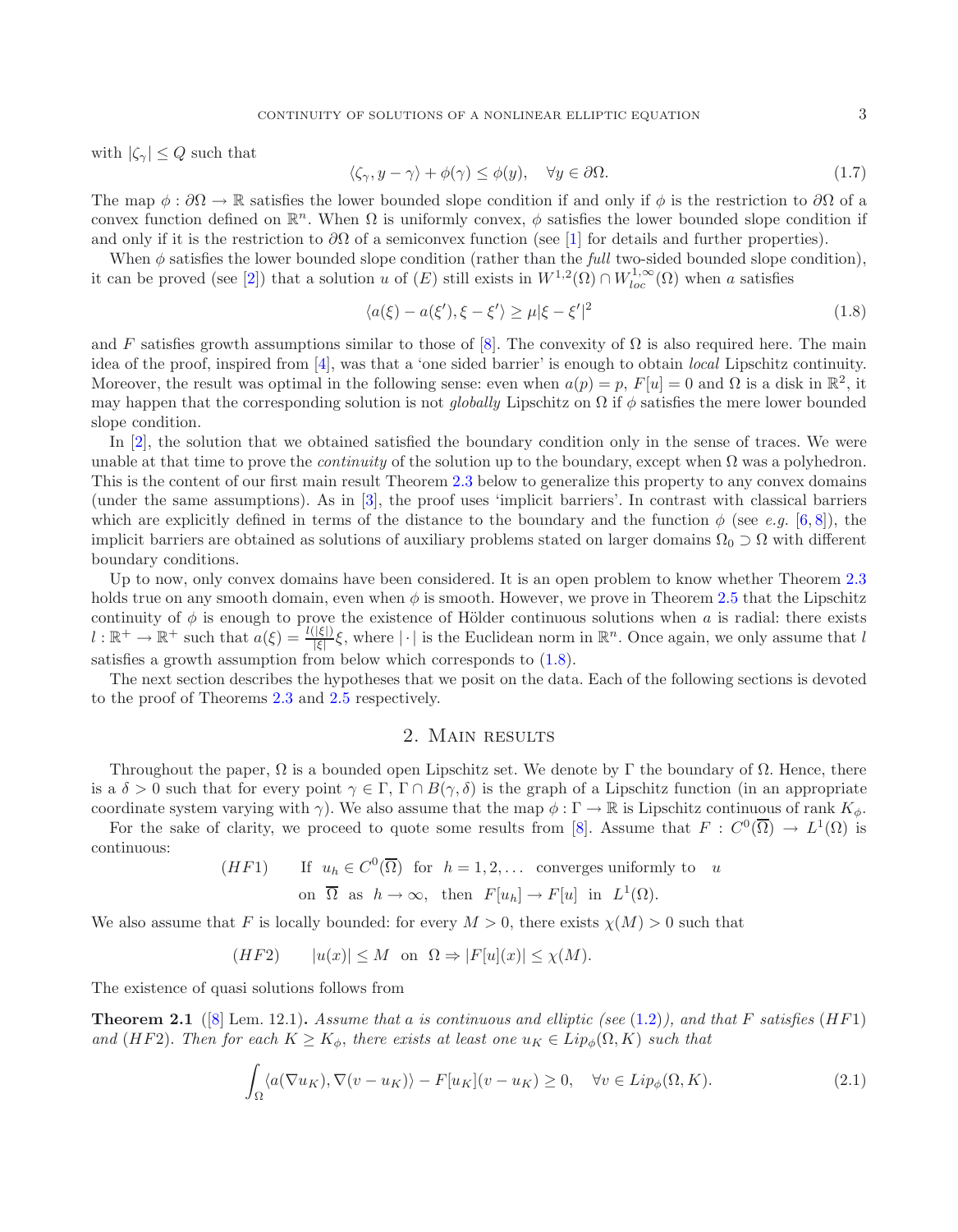The *a priori*  $L^{\infty}$  bound on quasi solutions can be obtained under the following assumptions (see [\[8](#page-18-0)] for more general conditions): we assume that  $a \in C^{0}(\mathbb{R}^{n}, \mathbb{R}^{n})$  satisfy [\(1.3\)](#page-1-1) for some  $1 \leq p \leq n$ , and that

$$
(HF3)\quad F[u](x)\operatorname{sgn} u(x)\leq c\sum_{i=1}^m||u||_{L^{\alpha(i)}(\Omega)}^{\beta(i)}|u(x)|^{\gamma(i)-1},\quad x\in\Omega\quad\text{a.e.}
$$

<span id="page-3-3"></span>where  $c \geq 0, \alpha(i) \geq 1, \beta(i) \geq 0, \gamma(i) \geq 1$  and  $\alpha(i) \leq p^*, \beta(i) + \gamma(i) < p$ . Here,  $p^* = np/(n-p)$  if  $n > p$ . When  $n \leq p$ , we replace the condition  $\alpha(i) \leq p^*$  by  $\alpha(i) < \infty$ . We then have

**Theorem 2.2** ([\[8\]](#page-18-0), Thm. 8.1). *There exists a constant* T *such that for any*  $K \ge K_{\phi}$ , *for any* K *quasi solution* u, *we have*

 $||u||_{L^{\infty}(\Omega)} \leq T.$ 

*The constant*  $T$  *depends on*  $|\Omega|$ ,  $||\phi||_{L^{\infty}(\Omega)}$  *and the parameters in* [\(1.3\)](#page-1-1) *and* (*HF3*).

For later use, we observe that [\(1.8\)](#page-2-0) implies [\(1.3\)](#page-1-1) for any  $p \le 2$  (for  $p = 2$ , one can take *e.g.*  $\alpha_1 = \mu/2$  and  $\beta_1 = |a(0)|^2/(2\mu)).$ 

We can now state our first main result:

<span id="page-3-0"></span>**Theorem 2.3.** *Assume that*  $\Omega$  *is convex,*  $\phi$  *satisfies the lower bounded slope condition as in* [\(1.7\)](#page-2-1)*, and*  $a \in \mathbb{R}$  $C^0(\mathbb{R}^n, \mathbb{R}^n)$  *is uniformly elliptic as in* [\(1.8\)](#page-2-0). If F *satisfies* (HF1), (HF2) and (HF3) with  $p = 2$ , then there  $exists a solution u to (E) in W^{1,2}(\Omega) \cap L^{\infty}(\Omega)$  *which is locally Lipschitz in*  $\Omega$ . Moreover, u *is Hölder continuous on*  $\overline{\Omega}$  *and agrees with* φ *on*  $\partial\Omega$ .

As explained in the introduction, the first sentence of the above statement is proved in [\[2\]](#page-18-4). The continuity of u is established in Section [3](#page-4-0) below.

<span id="page-3-2"></span>In the class of those functions which are locally Lipschitz on  $\Omega$  and continuous up to the boundary, a uniqueness result can be stated provided that a further condition is introduced on  $F[u]$  regarding its monotonicity.

**Theorem 2.4.** *In addition to the assumptions of Theorem [2.3,](#page-3-0) assume that for any*  $u_1, u_2 \in C^0(\overline{\Omega})$ *, we have* 

$$
\int_{\Omega} (F[u_1] - F[u_2])(u_1 - u_2) \le 0.
$$

*Then there exists one and only one locally Lipschitz solution* u *to the equation* (E) *which is continuous on the closure of* Ω.

Theorem [2.4](#page-3-2) is proved at the end of Section [3.](#page-4-0)

<span id="page-3-1"></span>When the domain  $\Omega$  is not necessarily convex or when the Lipschitz function  $\phi$  does not satisfy a one sided bounded slope condition, it is still possible to prove the existence of a continuous solution when a is radial:

**Theorem 2.5.** *Assume that*  $a \in C^0(\mathbb{R}^n, \mathbb{R}^n)$  *can be written as*  $a(\xi) = \frac{l(|\xi|)}{|\xi|} \xi$  where  $l : \mathbb{R}^+ \to \mathbb{R}^+$  *satisfies:* 

(Hl) there exists  $\mu > 0$  and  $p \geq 2$  such that for any  $0 < s < t$ ,

$$
l(t) - l(s) \ge \mu(t - s)^{p-1}.
$$

*Assume that* F *satisfies* (HF1), (HF2) *and* (HF3) *(for the same exponent* p*). If* Ω *has the uniform exterior sphere condition and*  $\phi$  *is Lipschitz continuous, then there exists a solution* u *of* (E) *in*  $W^{1,p}(\Omega)$  *which is Hölder continuous on* Ω.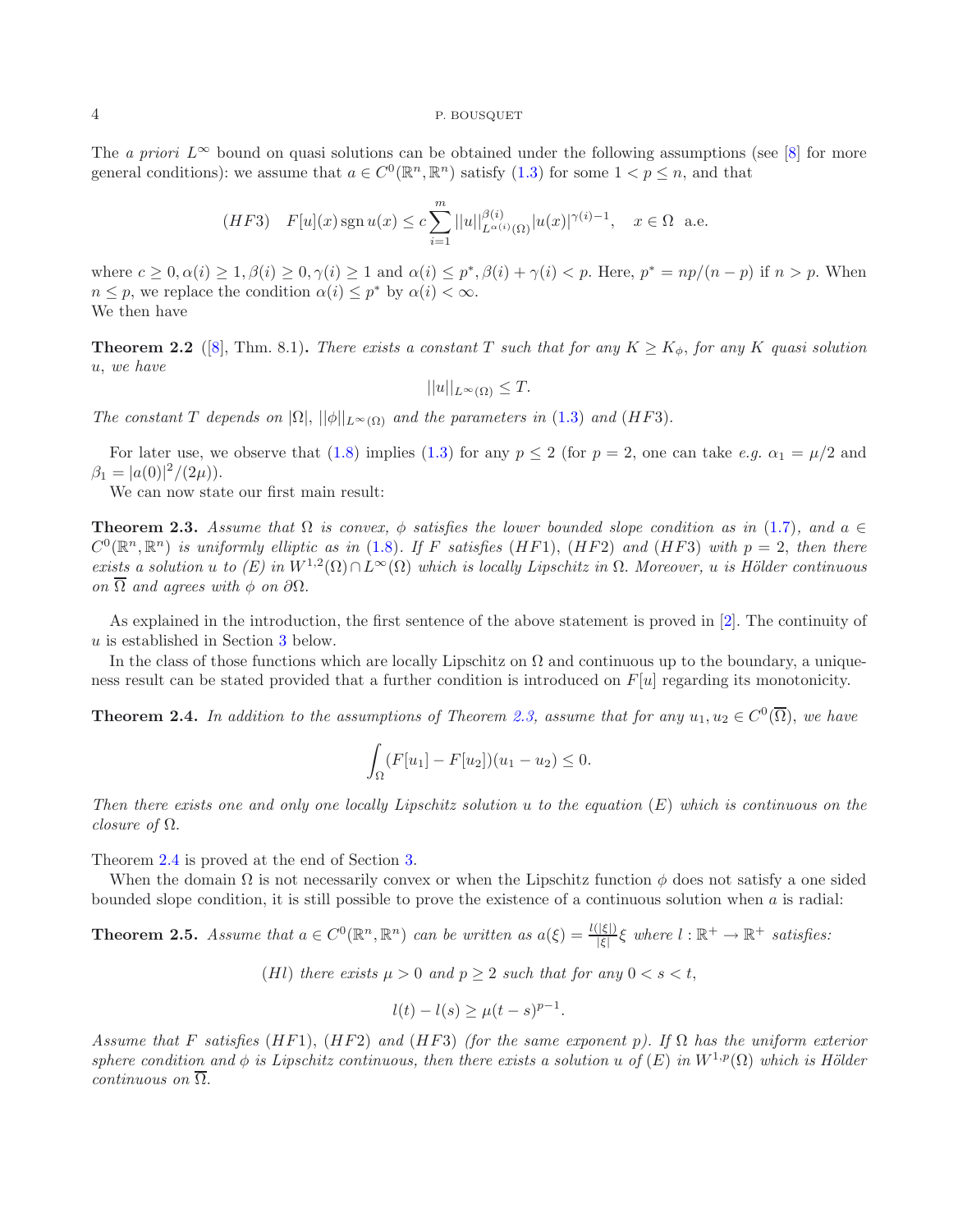Please remember that a solution u is such that  $a(\nabla u)$  and  $F[u]$  belong to  $L^1_{loc}(\Omega)$ , tr  $u|_{\partial\Omega} = \phi$  and  $(E)$  is satisfied. We say that  $\Omega$  has the uniform exterior sphere condition if there exists  $r > 0$  such that for any  $\gamma \in \Gamma$ , there exists  $z \in \mathbb{R}^n$  which satisfies:

$$
(1) |z - \gamma| = r;
$$

(2)  $B(z, r) \subset \mathbb{R}^n \setminus \Omega$ .

Since a is continuous, we necessarily have  $l(0) = 0$ .

<span id="page-4-0"></span>One of the most classical examples of radial fields a satisfying the above assumptions is the  $p$  Laplacian  $(p \ge 2)$ :  $a(\xi) = |\xi|^{p-2}\xi$ . More generally, any  $C^1$  map l such that  $\inf_{t>0} \frac{l'(t)}{t^{p-2}} > 0$  satisfies  $(Hl)$ .

# 3. Proof of Theorem [2.3](#page-3-0)

Since  $\phi$  satisfies the lower bounded slope condition, it is the restriction to  $\Gamma$  of a convex function which is globally Lipschitz on  $\mathbb{R}^n$  (see [\[1](#page-18-6)]). We still denote by  $\phi$  this extension and by  $K_{\phi}$  its Lipschitz rank on  $\mathbb{R}^n$ .

By Theorem [2.1,](#page-2-2) for every  $K \ge K_{\phi}$ , there exists a K quasi solution to [\(1.5\)](#page-1-2). By Theorem [2.2](#page-3-3) and (HF2), there exists a constant T (independent of  $K$ ) such that if u is a K quasi solution, then

<span id="page-4-3"></span><span id="page-4-2"></span>
$$
||u||_{L^{\infty}(\Omega)} \leq T, \quad ||F[u]||_{L^{\infty}(\Omega)} \leq \chi(T).
$$

It then easily follows from [\(1.8\)](#page-2-0) that there exists  $S > 0$  such that  $||u||_{W^{1,2}(\Omega)} \leq S$  for any K quasi solution (see [\[2\]](#page-18-4), Prop. 3.3 for details). Here, S depends on  $||\phi||_{W^{1,\infty}(\Omega)}, ||a(\nabla \phi)||_{L^{\infty}(\Omega)}, |\Omega|, \mu, T$  and  $\chi(T)$ .

Barriers are the basic tool to control the behaviour of quasi solutions near the boundary.

**Definition 3.1.** Let  $K_0 \geq K_\phi$  and  $\gamma \in \partial\Omega$ . Then we say that a function  $w : \Omega \to \mathbb{R}$  is a lower barrier for  $(E)$ at  $\gamma$  in  $Lip_{\phi}(\Omega, K_0)$  if the following properties are satisfied:

- the function w is Lipschitz continuous on  $\Omega$  of rank  $\leq K_0$ ;
- $w(\gamma) = \phi(\gamma)$  and  $w \leq \phi$  on  $\partial\Omega$ ;
- for  $K \geq K_0$ , any K quasi solution u of  $(E)$  satisfies  $u \geq w$  on  $\Omega$ .

<span id="page-4-1"></span>We define similarly an upper barrier. We can construct lower barriers for K quasi solutions by using the lower bounded slope condition (see [\[2](#page-18-4)], Prop. 3.4):

**Proposition 3.2.** *There exists*  $K_0 \geq K_\phi$  *such that for any*  $\gamma \in \Gamma$ , *there exists a lower barrier* w *in*  $Lip_\phi(\Omega, K_0)$ .

This lower barrier was used to prove the following key estimate (see  $[2]$  $[2]$ , inequality  $(3.10)$ ):

**Proposition 3.3.** *There exists*  $Q \geq 0$  *such that for any*  $K \geq K_{\phi}$ , *for any* K *quasi solution* u, we have

<span id="page-4-5"></span>
$$
u(x) \le u(y) + Q \frac{|x - y|}{|x - \pi_{\Gamma}(x|y)|}, \quad x, y \in \Omega.
$$
 (3.1)

*Here*  $\pi_{\Gamma}(x|y)$  *denotes the unique point of*  $\Gamma$  *of the form*  $x + t(y - x)$ ,  $t > 0$ .

The constants  $K_0$  in Proposition [3.2](#page-4-1) and Q in Proposition [3.3](#page-4-2) depend on  $\mu$ ,  $T$ ,  $\chi(T)$ ,  $||\phi||_{L^{\infty}(\Omega)}$ ,  $K_{\phi}$  and the diameter diam  $\Omega$  of  $\Omega$ . Moreover, [\(3.1\)](#page-4-3) implies that on any compact subset  $\Omega_0 \subset \Omega$ , the Lipschitz rank of  $u_K$  is bounded by  $Q/d$  ( $\Omega_0$ , Γ) (here,  $d$  ( $\Omega_0$ , Γ) denotes the distance between  $\Omega_0$  and Γ).

The new result of this section is given by the following proposition:

<span id="page-4-4"></span>**Proposition 3.4.** *There exists*  $C > 0$  *such that for any*  $K \geq K_{\phi}$ , *for any* K *quasi solution* u, we have

$$
|u(x) - u(y)| \le C|x - y|^{\alpha} \quad x, y \in \Omega,
$$
\n(3.2)

where  $\alpha := \frac{1}{n+1}$ .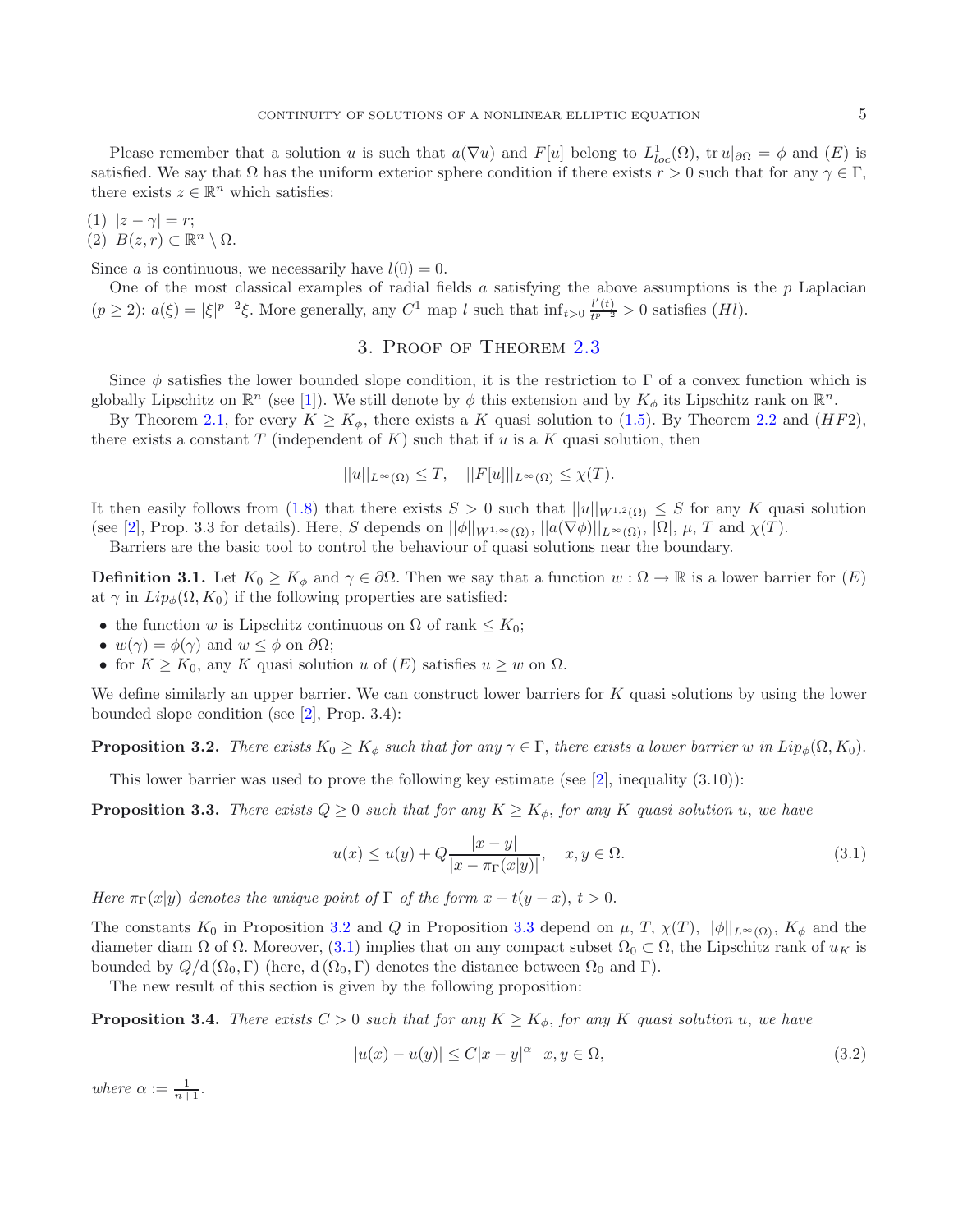<span id="page-5-0"></span>*Proof of Proposition [3.4.](#page-4-4)* Estimate [\(3.2\)](#page-4-5) will follow from

**Lemma 3.5.** [\[3\]](#page-18-8) Let  $u \in W^{1,p}((-1,1)^n)$ ,  $p > 1$ . We assume that there exists  $Q > 0$  such that for a.e.  $t \in (-1,1)$ , for a.e.  $x'_1, x'_2 \in (-1,1)^{n-1}$ ,

<span id="page-5-1"></span>
$$
|u(x'_1, t) - u(x'_2, t)| \le Q|x'_1 - x'_2|.
$$
\n(3.3)

*Then there exists*  $C > 0$  *only depending on* n, p, Q and  $||\partial_t u||_{L^p((-1,1)^n)}$  *such that for some representative*  $\tilde{u}$  *of u*, *we have for any*  $x_1, x_2 \in (-1, 1)^n$ ,

$$
|\tilde{u}(x_1) - \tilde{u}(x_2)| \leq C|x_1 - x_2|^{\frac{p-1}{n-1+p}}.
$$

*Proof.* By reflection and regularisation, we can assume that u is the restriction to  $(-1, 1)^n$  of a map in  $C^{\infty}(\mathbb{R}^n)$ still denoted by u. We introduce a smooth kernel  $\rho \in C_c^{\infty}(\mathbb{R}^{n-1}, \mathbb{R}^+)$ ,  $\int_{\mathbb{R}^{n-1}} \rho = 1$ , supp  $\rho \subset B^{n-1}(0, 1)$ . We denote by  $\rho_{\epsilon}$  the function defined by  $\rho_{\epsilon}(\cdot) = \rho(\cdot/\epsilon)/\epsilon^{n-1}$ . We consider

$$
u_{\epsilon}(x',t) = \int_{\mathbb{R}^{n-1}} u(x'-y',t)\rho_{\epsilon}(y') \,dy'.
$$

By [\(3.3\)](#page-5-0), we have  $|u_{\epsilon}(x',t) - u(x',t)| \leq Q\epsilon$ . Let  $x' \in (-1,1)^{n-1}$  and  $-1 < t_1 < t_2 < 1$ . Then

<span id="page-5-2"></span>
$$
|u(x',t_1) - u(x',t_2)| \le |u(x',t_1) - u_{\epsilon}(x',t_1)| + |u_{\epsilon}(x',t_1) - u_{\epsilon}(x',t_2)| + |u_{\epsilon}(x',t_2) - u(x',t_2)|
$$
  

$$
\le 2\epsilon Q + \int_{\mathbb{R}^{n-1}} \rho_{\epsilon}(x'-y') \, dy' \int_{t_1}^{t_2} |\partial_t u(y',t)| \, dt.
$$

By Hölder's inequality, we get

$$
\int_{t_1}^{t_2} dt \int_{\mathbb{R}^{n-1}} \rho_{\epsilon}(x'-y') |\partial_t u(y',t)| dy' \leq ||\partial_t u||_{L^p(B^{n-1}(x',\epsilon)\times(-1,1))} |t_2-t_1|^{1-\frac{1}{p}} \frac{||\rho||_{L^{p'}(\mathbb{R}^{n-1})}}{\epsilon^{\frac{n-1}{p}}}.
$$

Therefore,

$$
|u(x',t_1)-u(x',t_2)|\leq 2\epsilon Q+\frac{||\rho||_{L^{p'}(\mathbb{R}^{n-1})}}{\epsilon^{\frac{n-1}{p}}}||\partial_t u||_{L^p(B^{n-1}(x',\epsilon)\times(-1,1))}|t_2-t_1|^{1-\frac{1}{p}}.
$$

<span id="page-5-3"></span>We now take  $\epsilon := |t_2 - t_1|^{\frac{p-1}{n-1+p}}$ . This gives

$$
|u(x',t_1) - u(x',t_2)| \le C|t_2 - t_1|^{\frac{p-1}{n-1+p}}
$$
\n(3.4)

where C depends only on n, p, Q and  $||\partial_t u||_{L^p((-1,1)^n)}$ . Lemma [3.5](#page-5-1) follows from [\(3.3\)](#page-5-0) and [\(3.4\)](#page-5-2).  $\Box$ 

We observe that the possibility to exploit the continuity of a map in one direction together with the integrability properties in the other directions had already been used in [\[4](#page-18-7)].

The construction of upper barriers will be based on:

<span id="page-5-4"></span>**Lemma 3.6.** *Let*  $\Omega^*$  *be a bounded subset of*  $\mathbb{R}^n$  *such that*  $\Omega^* \supset \Omega$ . *Let*  $\phi^* : \mathbb{R}^n \to \mathbb{R}$  *be a convex function such that*  $\phi^*|_{\Omega^*} \in C^\infty(\Omega^*)$ . We assume that  $\phi^* \geq \phi$  on  $\Gamma$ . Let  $u^* \in Lip_{\phi^*}(\Omega^*, K)$  be a K quasi solution in  $Lip_{\phi^*}(\Omega^*, K)$ :

$$
\int_{\Omega^*} \langle a(\nabla u^*), \nabla (v - u^*) \rangle - \chi(T)(v - u^*) \ge 0 \quad , \quad \forall v \in Lip_{\phi^*}(\Omega^*, K). \tag{3.5}
$$

*Then for any* K *quasi solution* u *of*  $(E)$  *in*  $Lip_{\phi}(\Omega, K)$ ,  $u^* \geq u$  *on*  $\Omega$ .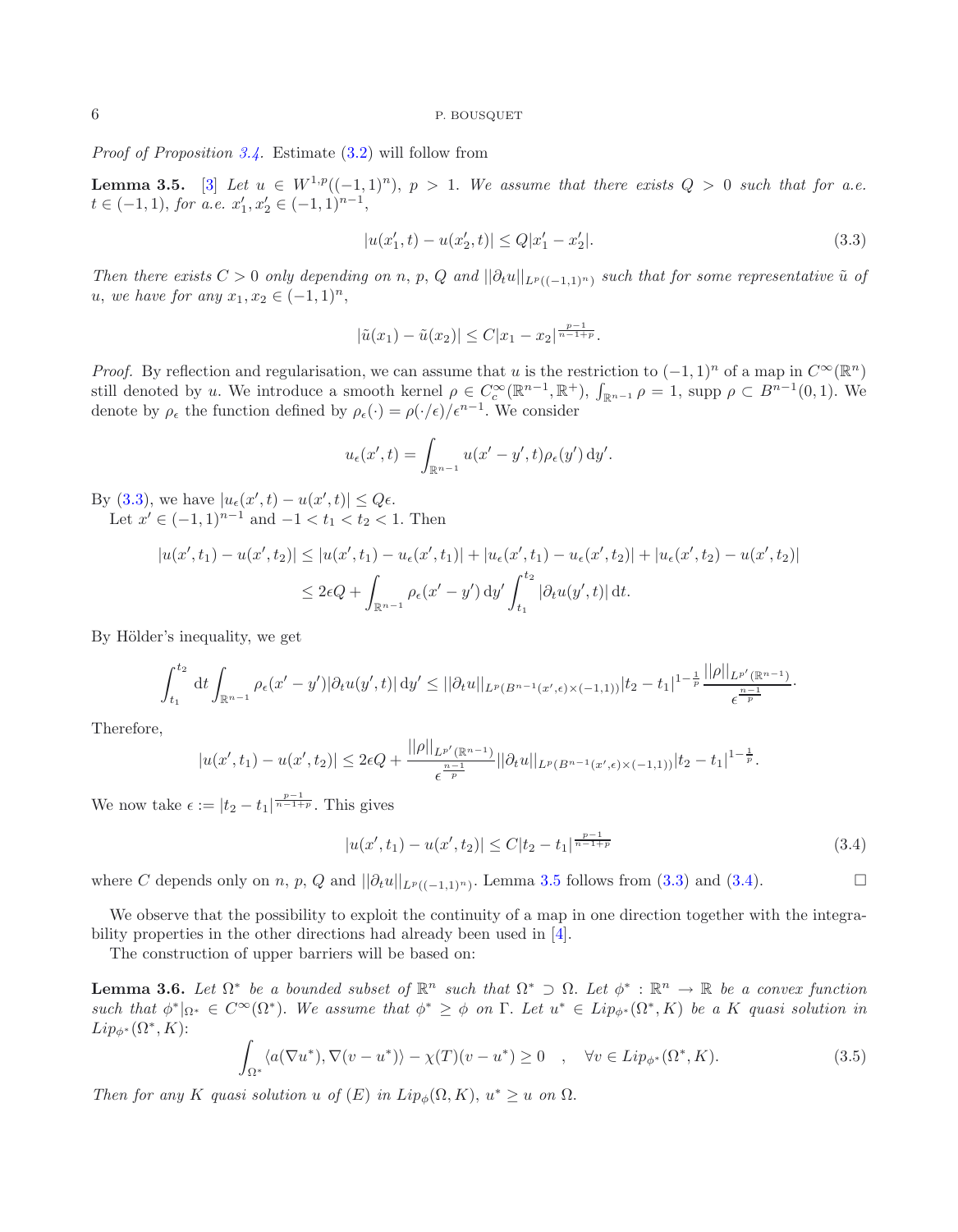<span id="page-6-0"></span>(The constant  $\chi(T) > 0$  has been introduced at the beginning of Section 3:  $|F[u]| \leq \chi(T)$  for any K quasi solution u of  $(E)$  in  $Lip_{\phi}(\Omega, K)$ .

*Proof.* We first prove that  $\phi^* \leq u^*$  on  $\Omega^*$  by inserting  $v(x) := \max(u^*(x), \phi^*(x))$  in [\(3.5\)](#page-5-3). This gives

$$
\int_{[\phi^*>u^*]} \langle a(\nabla u^*), \nabla \phi^* - \nabla u^* \rangle - \chi(T)(\phi^*-u^*) \ge 0.
$$

Using  $(1.8)$ , we obtain

<span id="page-6-1"></span>
$$
\int_{\left[\phi^* > u^*\right]} \langle a(\nabla \phi^*), \nabla u^* - \nabla \phi^* \rangle \le -\chi(T) \int_{\left[\phi^* > u^*\right]} (\phi^* - u^*). \tag{3.6}
$$

We claim that the left hand side is non negative.

Indeed, let  $\{a_{\epsilon} = (a_{\epsilon}^1, \ldots, a_{\epsilon}^n)\}_{{\epsilon} > 0}$  be a family of smooth vector fields which converge locally uniformly to a and satisfy [\(1.8\)](#page-2-0) with the same  $\mu$  (a convolution of a by a smooth kernel will do). For each  $\epsilon$ , Stokes formula implies

$$
\int_{\left[\phi^* > u^*\right]} \langle a_\epsilon(\nabla \phi^*), \nabla u^* - \nabla \phi^* \rangle = \int_{\left[\phi^* > u^*\right]} \operatorname{div}\left[a_\epsilon(\nabla \phi^*)\right] (\phi^* - u^*)
$$
\n
$$
= \int_{\left[\phi^* > u^*\right]} \sum_{i,j=1}^n \frac{\partial a_\epsilon^i}{\partial \xi_j} (\nabla \phi^*) \frac{\partial^2 \phi^*}{\partial x_i \partial x_j} (\phi^* - u^*) \ge 0,
$$

by convexity of  $\phi^*$ . By letting  $\epsilon \to 0$ , we get

$$
\int_{\left[\phi^* > u^*\right]} \langle a(\nabla \phi^*), \nabla u^* - \nabla \phi^* \rangle \ge 0. \tag{3.7}
$$

The comparison of [\(3.6\)](#page-6-0) and [\(3.7\)](#page-6-1) implies that  $\phi^* \leq u^*$  on  $\overline{\Omega^*}$ .

In particular,  $u^* \geq \phi^* \geq \phi$  on  $\Gamma$ . We now prove that  $u^* \geq u$  on  $\overline{\Omega}$ , for any K quasi solution u of  $(E)$  in  $Lip_{\phi}(\Omega, K)$ . The function

$$
v(x) := \min(u, u^*)(x)
$$

belongs to  $Lip_{\phi}(\Omega, K)$ . The function

$$
v^*(x) := \begin{cases} \max(u, u^*)(x) & \text{if } x \in \Omega, \\ u^*(x) & \text{otherwise} \end{cases}
$$

belongs to  $Lip(\Omega^*, K)$  and agrees with  $u^*$  on  $\partial \Omega^*$ .

By inserting v in  $(1.5)$  and  $v^*$  in  $(3.5)$ , we get

$$
\int_{[u>u^*]} (\langle a(\nabla u(x)), \nabla u^*(x) - \nabla u(x) \rangle - F[u](u^*(x) - u(x))) dx \ge 0,
$$
  

$$
\int_{[u>u^*]} (\langle a(\nabla u^*(x)), \nabla u(x) - \nabla u^*(x) \rangle - \chi(T)(u(x) - u^*(x))) dx \ge 0.
$$

This gives by  $(1.8)$  and the definition of  $\chi(T)$ 

$$
\mu \int_{[u>u^*]} |\nabla u - \nabla u^*|^2 \le \int_{[u>u^*]} \langle a(\nabla u) - a(\nabla u^*), \nabla u - \nabla u^* \rangle
$$
  

$$
\le \int_{[u>u^*]} (F[u] - \chi(T))(u - u^*) \le 0,
$$

which implies that  $u \leq u^*$  on  $\Omega$ . This completes the proof of Lemma [3.6.](#page-5-4)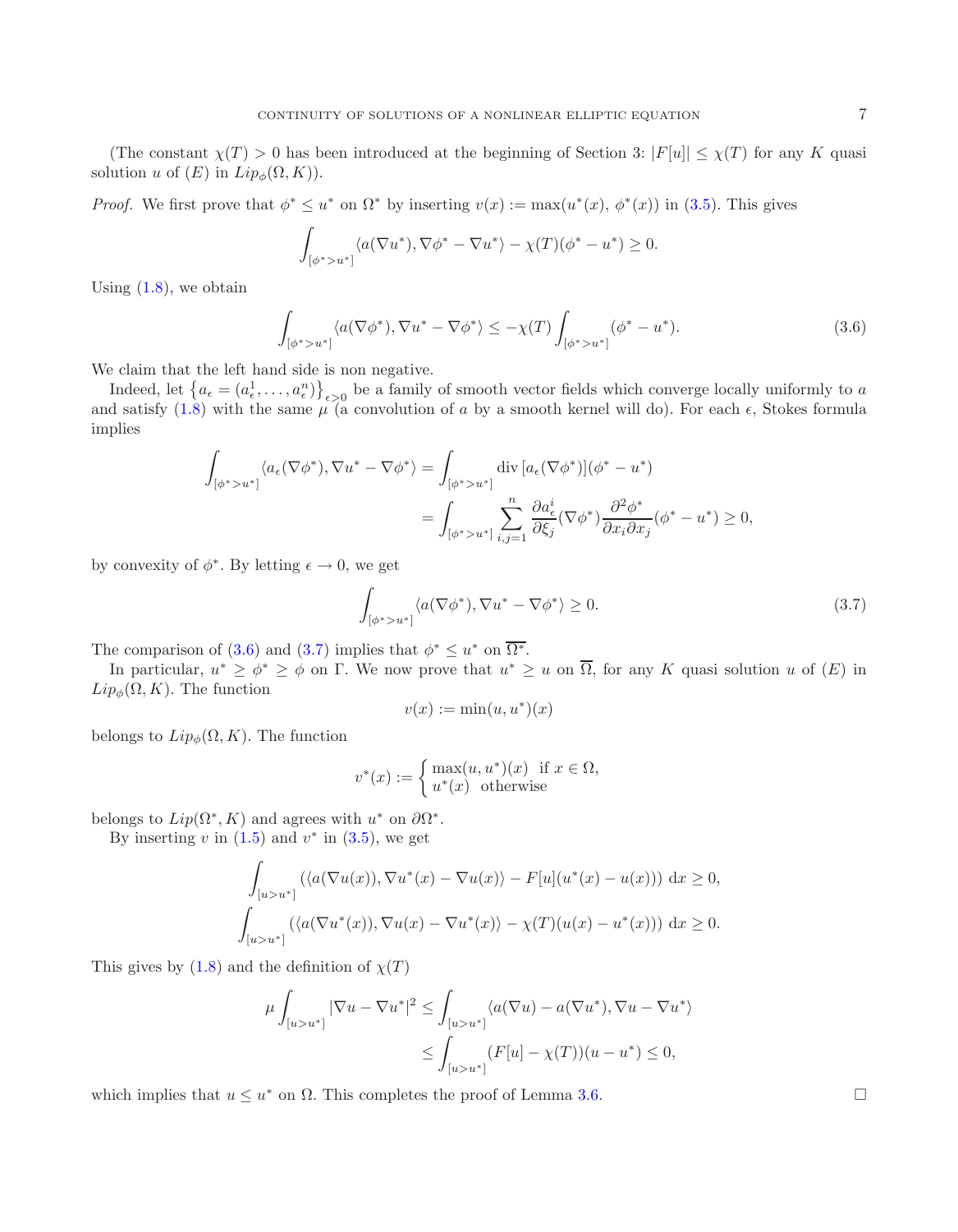<span id="page-7-4"></span>A first consequence of Lemma [3.6](#page-5-4) is given by:

<span id="page-7-1"></span>**Lemma 3.7.** *There exists*  $C_1 > 0$  *such that for any*  $K \geq K_{\phi}$ , *any* K *quasi solution* u *and any*  $\gamma \in \Gamma, x \in \Omega$ , *we have*

<span id="page-7-0"></span>
$$
u(x) \le \phi(\gamma) + C_1 |x - \gamma|^{\alpha}, \tag{3.8}
$$

where  $\alpha = \frac{1}{n+1}$ .

*Proof.* Fix  $\gamma \in \Gamma$ . Since  $\Omega$  is convex, there exists an open hypercube  $\Omega^*$  such that  $\Omega^* \supset \Omega$  and  $\gamma$  is the center of an  $n-1$  dimensional face  $\Sigma$  of  $\Omega^*$ . We introduce

$$
\phi^*(x) := \phi(\gamma) + K_{\phi}|x - \gamma|.
$$

Thus,  $\phi^* \geq \phi$  on  $\Gamma$ .

By Theorem [2.1,](#page-2-2) for any  $K \geq K_{\phi}$ , there exists a K quasi solution  $u^* \in Lip_{\phi^*}(\Omega^*, K)$  satisfying (3.5). Moreover, there exist  $T^* > 0$ ,  $S^* > 0$  (not depending on K) such that

$$
||u^*||_{L^{\infty}(\Omega^*)} \leq T^*, \quad ||u^*||_{W^{1,2}(\Omega^*)} \leq S^*.
$$

By Proposition [3.3,](#page-4-2) there exists  $Q^* > 0$  (not depending on K) such that

$$
u^*(x) \le u^*(y) + Q^* \frac{|x - y|}{|x - \pi_{\partial \Omega^*}(x|y)|}, \quad x, y \in \Omega^*.
$$
\n(3.9)

Let  $\Omega_1^* = \frac{1}{2}(\Omega^* - \gamma) + \gamma$ . In view of [\(3.9\)](#page-7-0), we can apply Lemma [3.5](#page-5-1) on  $\Omega_1^*$  with  $p = 2$ . We get

$$
|u^*(x) - u^*(\gamma)| \le C_1 |x - \gamma|^{\alpha}, \quad x \in \Omega_1^*
$$
\n(3.10)

for some  $C_1 > 0$ . By enlarging  $C_1$  if necessary, we can assume that this inequality holds true for any  $x \in \Omega^*$ .

By Lemma [3.6](#page-5-4) and the fact that  $u^*(\gamma) = \phi^*(\gamma) = \phi(\gamma)$ , we have

$$
u(x) \le u^*(x) \le \phi(\gamma) + C_1|x - \gamma|^\alpha, \quad x \in \Omega.
$$

<span id="page-7-3"></span>This completes the proof of Lemma [3.7.](#page-7-1)

In order to exploit the estimate given by Lemma [3.7,](#page-7-1) we need the following maximum principle:

<span id="page-7-2"></span>**Lemma 3.8.** *There exists*  $C_0 > 0$  *such that for any*  $K \geq K_\phi$ , any K *quasi solution* u and any  $x, y \in \Omega$ ,

$$
|u(x) - u(y)| \le \max_{\substack{z \in \Omega, \gamma \in \Gamma, \\|z - \gamma| \le |x - y|}} |u(z) - \phi(\gamma)| + C_0 |x - y|.
$$
 (3.11)

The constant  $C_0$  depends only on  $\chi(T)/\mu$ , and  $|\Omega|$ . Lemma [3.8](#page-7-2) is a consequence of the proof of [\[8\]](#page-18-0) Lemma 10.0 (more precisely, it is a rephrasing of inequality (10.14) there). The lower bounded slope condition plays no role here, neither does the convexity of  $\Omega$ .

We now complete the proof of Proposition [3.4.](#page-4-4) For any  $K \geq K_{\phi}$  and any K quasi solution u, we have by Proposition [3.2](#page-4-1)

$$
u(z) \ge w(x) \ge \phi(\gamma) - K_0 |z - \gamma|, \quad \gamma \in \Gamma, z \in \Omega.
$$
\n(3.12)

This gives a lower bound of  $u(z) - \phi(\gamma)$  when  $z \in \Omega$ .

From [\(3.12\)](#page-7-3) and [\(3.8\)](#page-7-4), for  $K \geq K_{\phi}$ , a K quasi solution u satisfies

$$
\max_{\substack{z \in \Omega, \gamma \in \Gamma, \\ |z - \gamma| \le |x - y|}} |u(z) - \phi(\gamma)| \le (K_0 (\text{diam } \Omega)^{1 - \alpha} + C_1) |x - y|^{\alpha}.
$$

By Lemma [3.8,](#page-7-2) this implies that for any  $x, y \in \Omega$ ,

$$
|u(x) - u(y)| \le C|x - y|^{\alpha},
$$

with  $C := (K_0 + C_0)(\text{diam }\Omega)^{1-\alpha} + C_1$ . Hence, u is Hölder continuous. Proposition [3.4](#page-4-4) follows at once.

 $\Box$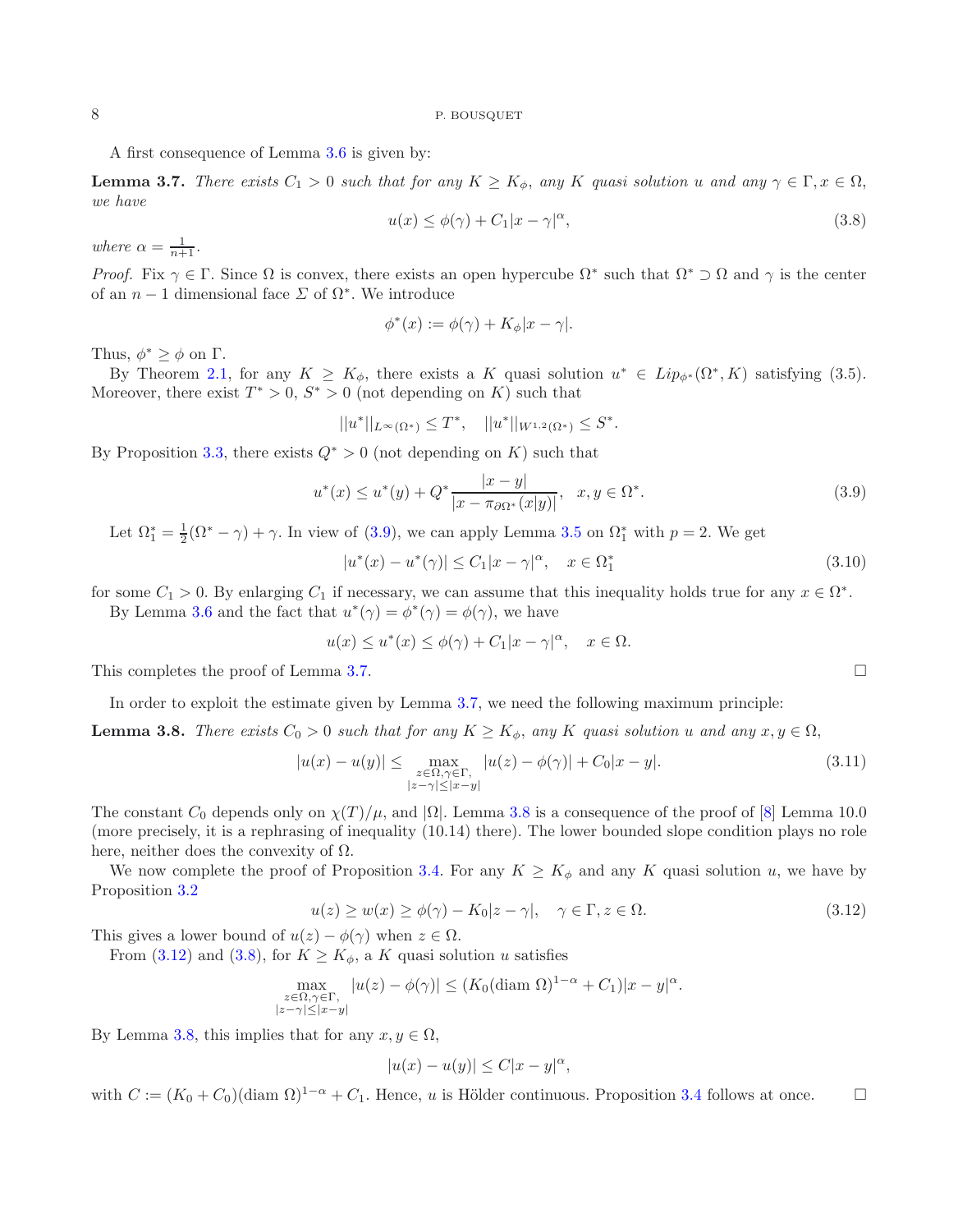Finally, we complete the proof of Theorem [2.3.](#page-3-0) For each  $K \geq K_{\phi}$ , let  $u_K \in Lip_{\phi}(\Omega, K)$  a K quasi solution, so that  $||u_K||_{L^{\infty}(\Omega)} \leq T$ ,  $||u_K||_{W^{1,2}(\Omega)} \leq S$  and the Lipschitz rank of  $u_K$  on any compact subset  $\Omega_0 \subset \Omega$  is bounded by  $Q/d$  ( $\Omega_0$ , Γ). Finally, [\(3.2\)](#page-4-5) holds true for any  $u_K$ .

Then there exists a subsequence  $(u_K)$  which uniformly converges on  $\overline{\Omega}$  to a function u which is locally Lipschitz on  $\Omega$ , and Hölder continuous on  $\overline{\Omega}$  of order  $\alpha$ . As in [\[2\]](#page-18-4), Proposition 3.6, one can also prove that the function u is a solution of  $(E)$ . This completes the proof of Theorem [2.3.](#page-3-0)

*Proof of Theorem [2.4.](#page-3-2)* Here, we assume further that if  $u_1, u_2$  are two continuous functions on  $\overline{\Omega}$ , then

<span id="page-8-2"></span><span id="page-8-0"></span>
$$
\int_{\Omega} (F[u_1](x) - F[u_2](x)) (u_1(x) - u_2(x)) dx \le 0.
$$
\n(3.13)

Let  $u_1, u_2 : \Omega \to \mathbb{R}$  be such that:

- (1)  $u_1, u_2$  are locally Lipschitz on  $\Omega$ ;
- (2)  $u_1, u_2$  are continuous on  $\overline{\Omega}$  and agree with  $\phi$  on  $\Gamma$ ;
- (3)  $u_1, u_2$  are solutions of  $(E)$ .

We then prove that  $u_1 = u_2$ . Let  $\theta : \mathbb{R} \to \mathbb{R}$  be a smooth odd nondecreasing function such that

<span id="page-8-1"></span>
$$
\theta(t) = \begin{cases} 0 & \text{if } |t| \le 1 \\ t & \text{if } |t| \ge 2. \end{cases}
$$

We define for each  $i \geq 1$ ,  $\theta_i(t) = \theta(it)/i$  and  $\eta_i(x) = \theta_i(u_2(x) - u_1(x))$ . Then  $\eta_i$  is a Lipschitz continuous function on  $\Omega$  which vanishes on a neighborhood of  $\Gamma$  (here we use the fact that  $u_1$  and  $u_2$  are continuous up to the boundary and agree on the boundary). Hence, we can insert  $\eta_i$  in (E), which yields:

$$
\int_{\Omega} \langle a(\nabla u_1), \nabla \eta_i \rangle - F[u_1] \eta_i = 0.
$$

Since  $\nabla \eta_i = \theta'(i(u_2 - u_1))(\nabla u_2 - \nabla u_1)$ , we get

$$
\int_{\Omega} \theta'(i(u_2 - u_1)) \langle a(\nabla u_1), \nabla u_2 - \nabla u_1 \rangle - F[u_1] \eta_i = 0. \tag{3.14}
$$

Symetrically, we have (with  $u_2, -\eta_i$  instead of  $u_1, \eta_i$ )

$$
\int_{\Omega} \theta'(i(u_1 - u_2)) \langle a(\nabla u_2), \nabla u_1 - \nabla u_2 \rangle + F[u_2] \eta_i = 0. \tag{3.15}
$$

The sum of  $(3.14)$  and  $(3.15)$  gives

$$
\int_{\Omega} \theta'(i(u_2 - u_1)) \langle a(\nabla u_2) - a(\nabla u_1), \nabla u_2 - \nabla u_1 \rangle = \int_{\Omega} (F[u_1] - F[u_2]) \frac{\theta(i(u_1 - u_2))}{i}.
$$

Here, we have used the fact that  $\theta(x) = -\theta(-x)$  and  $\theta'(x) = \theta'(-x)$ . Using [\(1.8\)](#page-2-0), we get

$$
\mu \int_{\Omega} \theta'(i(u_2 - u_1)) |\nabla u_2 - \nabla u_1|^2 dx \leq \int_{\Omega} (F[u_1] - F[u_2]) \frac{\theta(i(u_1 - u_2))}{i} dx.
$$

By the dominated convergence theorem, the right hand side goes to  $\int_{\Omega}(F[u_1] - F[u_2])(u_1 - u_2)$  when  $i \to \infty$ . This quantity is nonpositive by [\(3.13\)](#page-8-2). Hence, by Fatou's Lemma in the left hand side, we have

$$
\liminf_{i \to \infty} \theta'(i(u_2 - u_1)(x))|\nabla u_2(x) - \nabla u_1(x)|^2 = 0, \quad a.e. \quad x \in \Omega.
$$

This implies that

$$
(u_2 - u_1)(x)|\nabla u_2(x) - \nabla u_1(x)|^2 = 0, \quad a.e. \ \ x \in \Omega
$$

so that  $u_1 = u_2$  on  $\Omega$ . This completes the proof of Theorem [2.4.](#page-3-2)  $\Box$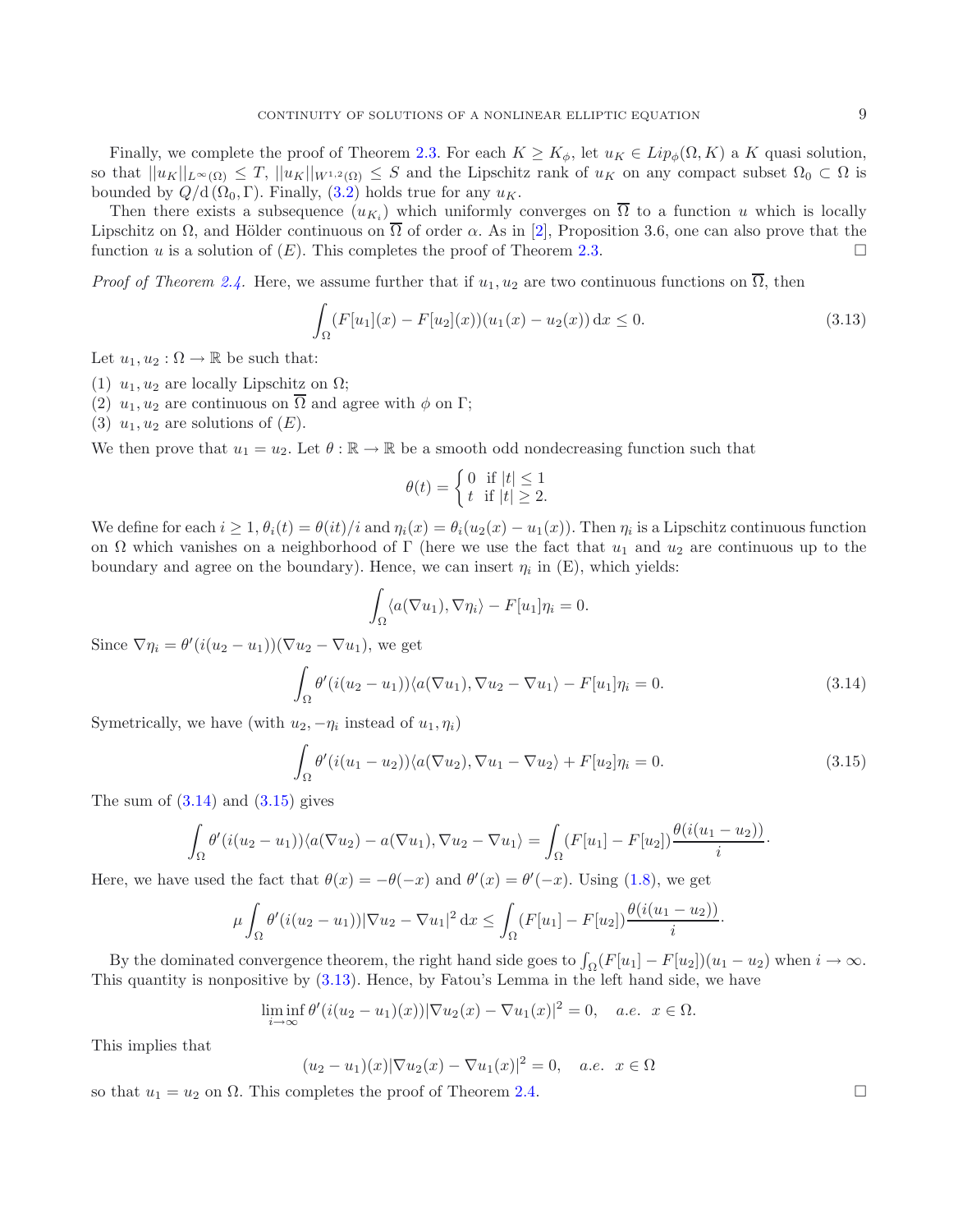# <span id="page-9-4"></span><span id="page-9-1"></span><span id="page-9-0"></span>4. Proof of Theorem [2.5](#page-3-1)

Exactly as in the proof of Theorem [2.3,](#page-3-0) for each  $K \geq K_{\phi}$ , there exists a K quasi solution  $u_K \in Lip_{\phi}(\Omega, K)$ . There exists  $T > 0$  such that for any  $K \geq K_{\phi}$ ,

$$
||u_K||_{L^{\infty}(\Omega)} \leq T, \quad ||F[u_K]||_{L^{\infty}(\Omega)} \leq \chi(T). \tag{4.1}
$$

We observe that for any  $\xi, \xi' \in \mathbb{R}^n$ ,

<span id="page-9-2"></span>
$$
\langle a(\xi) - a(\xi'), \xi - \xi' \rangle \ge \frac{\mu}{2^p} |\xi - \xi'|^p. \tag{4.2}
$$

Indeed, let  $r = |\xi|$ ,  $s = |\xi'|$  and  $b = \langle \xi/|\xi|, \xi'/|\xi'| \rangle$ . Then

$$
\langle a(\xi) - a(\xi'), \xi - \xi' \rangle = rl(r) + sl(s) - b(sl(r) + rl(s))
$$

and  $|\xi - \xi'|^p = (r^2 + s^2 - 2brs)^{p/2}$ . Then  $(4.2)$  is equivalent to

$$
rl(r) + sl(s) - b(sl(r) + rl(s)) \ge \frac{\mu}{2^p}(r^2 + s^2 - 2brs)^{p/2}, \quad r, s \ge 0, -1 \le b \le 1.
$$
 (4.3)

By convexity of the right hand side with respect to b, we only need to prove  $(4.3)$  when  $b \in \{-1, 1\}$ . When  $b = 1$ , this amounts to

$$
(l(r) - l(s))(r - s) \ge \frac{\mu}{2^p}|r - s|^p.
$$

This follows from  $(Hl)$  at once. When  $b = -1$ , we have to prove that

$$
(l(r) + l(s))(r + s) \ge \frac{\mu}{2^p}(r + s)^p.
$$
\n(4.4)

By  $(Hl)$  and the fact that  $l(0) = 0$ , we have  $l(r) \geq \mu r^{p-1}$ ,  $l(s) \geq \mu s^{p-1}$ . This implies [\(4.4\)](#page-9-2) and thus [\(4.3\)](#page-9-1) is also true in that case. This completes the proof of [\(4.2\)](#page-9-0).

**Step 1: A variational setting.** We proceed to prove that  $u_K$  is the solution of a variational problem on  $Lip_{\phi}(\Omega, K)$ . We introduce  $\lambda(t) := \int_0^t l(s) ds$  and  $L(\xi) := \lambda(|\xi|)$ . Then L is non negative, convex and differentiable with  $\nabla L(\xi) = l(|\xi|)\xi/|\xi| = a(\xi)$ .

Let  $K \geq K_{\phi}$  and  $v \in Lip_{\phi}(\Omega, K)$ . For any  $x \in \Omega$ , the function

<span id="page-9-3"></span>
$$
t \mapsto L(\nabla u_K(x) + t\nabla (v - u_K)(x))
$$

is convex. Hence, the function

$$
g: t \mapsto \int_{\Omega} L(\nabla u_K + t(\nabla v - \nabla u_K)) - F[u_K](u_K + t(v - u_K))
$$

is convex as well. Since  $v$  and  $u<sub>K</sub>$  are Lipschitz continuous, their gradients are uniformly bounded and we can differentiate under the integral sign. We have

$$
g'(0) = \int_{\Omega} \langle a(\nabla u_K), \nabla v - \nabla u_K \rangle - F[u_K](v - u_K).
$$

Since  $u_K$  is a K quasi solution, we get  $g'(0) \geq 0$  so that g is non decreasing on  $[0, +\infty)$ . Whence

$$
\int_{\Omega} L(\nabla u_K) - F[u_K]u_K \le \int_{\Omega} L(\nabla v) - F[u_K]v.
$$
\n(4.5)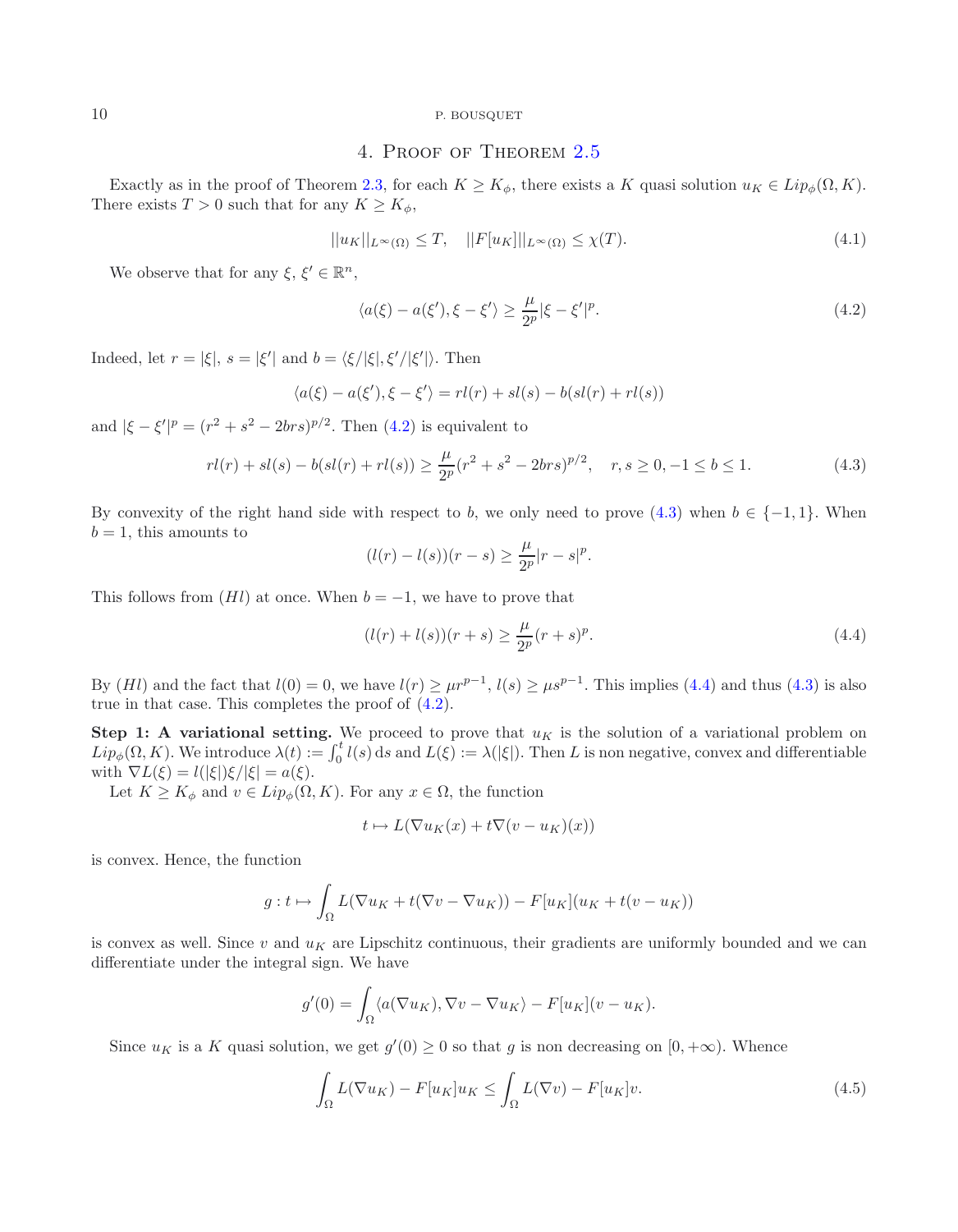<span id="page-10-0"></span>By  $(Hl)$ ,  $L(\nabla u_K) \geq \frac{\mu}{p} |\nabla u_K|^p$ . By [\(4.5\)](#page-9-3) with  $v = \phi$  and [\(4.1\)](#page-9-4), there exists  $S > 0$  (independent of K) such that  $||u_K||_{W^{1,p}(\Omega)} \leq S$ .

<span id="page-10-6"></span>**Step 2: A uniform Hölder continuity estimate for quasi solutions.** In order to establish a Hölder estimate, we need a generalization of Lemma [3.8:](#page-7-2)

**Lemma 4.1.** *Assume that*  $a \in C^0(\mathbb{R}^n, \mathbb{R}^n)$  *satisfies* 

<span id="page-10-4"></span><span id="page-10-1"></span>
$$
\langle a(\xi) - a(\xi'), \xi - \xi' \rangle \ge \nu |\xi - \xi'|^p, \quad \xi, \xi' \in \mathbb{R}^n
$$
\n(4.6)

for some  $\nu > 0$ ,  $p > 1$ . Let  $\phi : \mathbb{R}^n \to \mathbb{R}$  be a Lipschitz map of rank  $K_{\phi}$ ,  $g \in L^{\infty}(\Omega)$  and  $K \geq K_{\phi}$ . Let  $u \in Lip_{\phi}(\Omega, K)$  such that

$$
\int_{\Omega} \langle a(\nabla u), \nabla v - \nabla u \rangle - g(x)(v - u) \ge 0, \quad v \in Lip_{\phi}(\Omega, K). \tag{4.7}
$$

Then there exists  $C_0 > 0$  depending only on  $\mu/||g||_{L^{\infty}(\Omega)}$  and  $|\Omega|$  such that

$$
|u(x) - u(y)| \le \max_{\substack{z \in \Omega, \gamma \in \Gamma \\ |z - \gamma| \le |x - y|}} |u(z) - \phi(\gamma)| + C_0 |x - y|^{\frac{1}{p - 1}}.
$$
 (4.8)

<span id="page-10-2"></span>*Proof.* This is a mere adaptation of [\[8\]](#page-18-0) Lemma 10.0. Fix  $\overline{x}$ ,  $\overline{y}$  in  $\Omega$  and set  $\tau := \overline{y} - \overline{x}$ . We define  $u_{\tau}(\cdot) = u(\cdot + \tau)$ on  $\Omega_{\tau} := \Omega - \tau$ , as well as  $\phi_{\tau}(\cdot) = \phi(\cdot + \tau)$  and  $g_{\tau}(\cdot) = g(\cdot + \tau)$ . Then

$$
\int_{\Omega_{\tau}} \langle a(\nabla u_{\tau}), \nabla w - \nabla u_{\tau} \rangle - g_{\tau}(x)(w - u_{\tau}) \ge 0, \quad w \in Lip_{\phi_{\tau}}(\Omega_{\tau}, K). \tag{4.9}
$$

Let  $M \geq M_{\tau} := \max_{z \in \Omega, \gamma \in \Gamma} |u(z) - \phi(\gamma)|$ . We observe that for any  $x \in \partial(\Omega \cap \Omega_{\tau}), x \in \partial\Omega$  or  $x + \tau \in \partial\Omega$ . Hence,  $|u(x) - u_{\tau}(x)| \leq M$  on  $\partial(\Omega \cap \Omega_{\tau})$ .

<span id="page-10-3"></span>In  $(4.7)$ , we take

<span id="page-10-5"></span>
$$
v := \begin{cases} u & \text{on } \Omega \setminus \Omega_{\tau}, \\ \max(u, u_{\tau} - M) & \text{on } \Omega \cap \Omega_{\tau}. \end{cases}
$$

We get

$$
\int_{A_M} \langle a(\nabla u), \nabla u_\tau - \nabla u \rangle - g(x)(u_\tau - u - M) \ge 0 \tag{4.10}
$$

where  $A_M := \{x \in \Omega \cap \Omega_\tau : u(x) \leq u_\tau(x) - M\}$ . Now, we define

$$
w := \begin{cases} u_{\tau} & \text{on } \Omega_{\tau} \setminus \Omega, \\ \min(u + M, u_{\tau}) & \text{on } \Omega \cap \Omega_{\tau}. \end{cases}
$$

By inserting  $w$  in  $(4.9)$ , we get

$$
\int_{A_M} \langle a(\nabla u_\tau), \nabla u - \nabla u_\tau \rangle - g_\tau(x)(u - u_\tau + M) \ge 0.
$$
\n(4.11)

By adding  $(4.10)$  and  $(4.11)$  and in view of  $(4.6)$ , we get

$$
\nu \int_{A_M} |\nabla u_\tau - \nabla u|^p \le \int_{A_M} (g_\tau(x) - g(x)) v(x) \, \mathrm{d}x \tag{4.12}
$$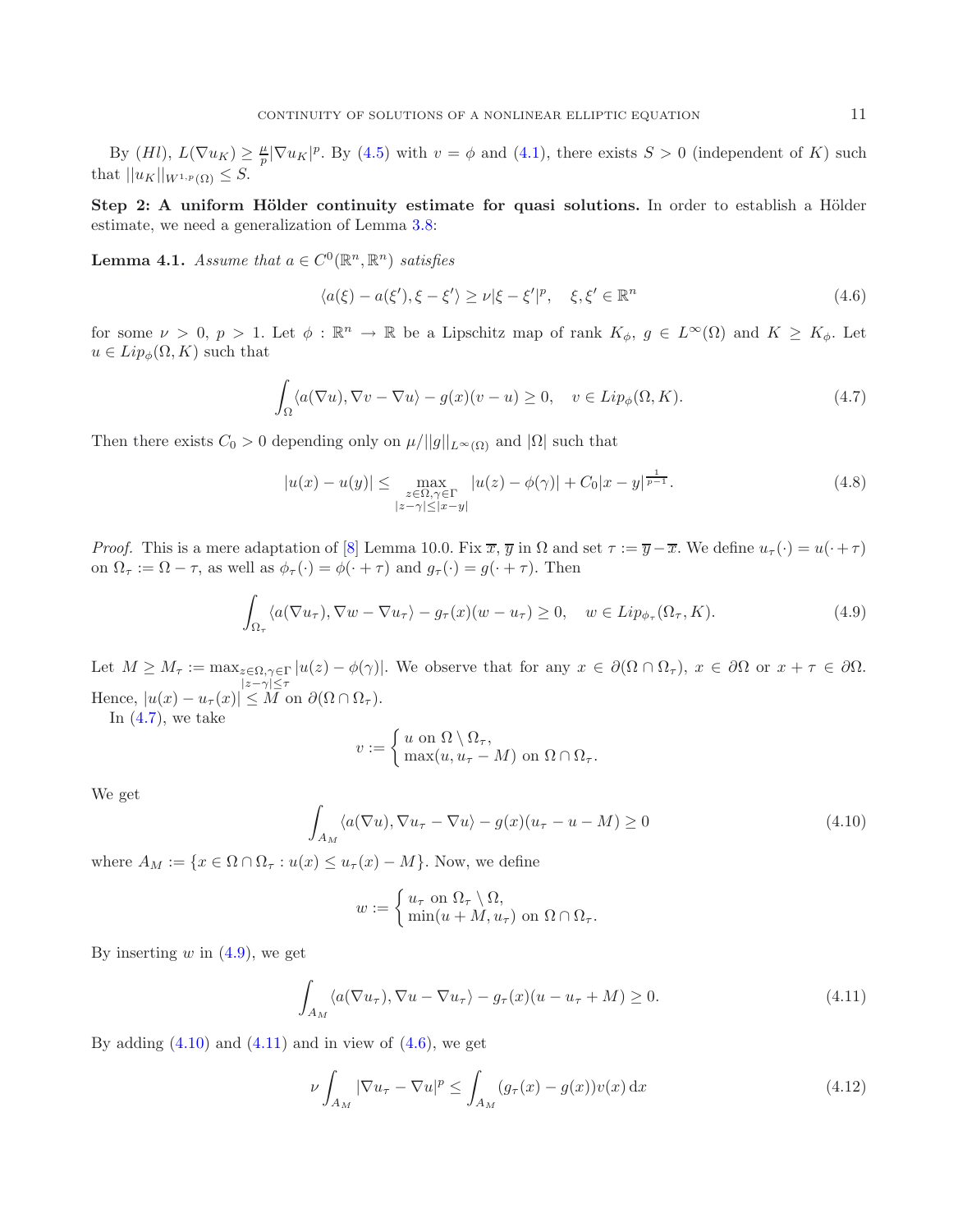<span id="page-11-0"></span>where  $v(x) := \max(u_\tau(x) - u(x) - M, 0) \in Lip_0(\Omega \cap \Omega_\tau)$ . We extend g and v on  $\mathbb{R}^n$  by 0. The right hand side of  $(4.12)$  is equal to

$$
\int_{\mathbb{R}^n} g(x)(v(x-\tau) - v(x)) \, \mathrm{d}x \le ||g||_{L^\infty(\Omega)} |\tau| \int_{\mathbb{R}^n} |\nabla v(x)| \, \mathrm{d}x. \tag{4.13}
$$

By  $(4.12)$  and  $(4.13)$ , we have

$$
\int_{A_M} |\nabla u - \nabla u_\tau|^p \le \frac{||g||_{L^\infty(\Omega)}}{\nu} |\tau| \int_{A_M} |\nabla u - \nabla u_\tau|.
$$

By Hölder inequality, this gives

$$
\left(\int_{A_M} |\nabla u - \nabla u_\tau|^p\right)^{\frac{1}{p}} \le \left(\frac{||g||_{L^\infty(\Omega)}}{\nu}|\tau|\right)^{\frac{1}{p-1}} |A_M|^{\frac{1}{p}}.
$$

Hence, by Fubini Theorem and the definition of  $A_M$ ,  $M \geq M_{\tau}$ , we obtain

$$
\int_{M}^{+\infty} |A_{M'}| \, \mathrm{d}M' = \int_{A_{M}} (u_{\tau}(x) - u(x) - M) \, \mathrm{d}x
$$
\n
$$
\leq \left( \int_{A_{M}} |u_{\tau} - u - M|^{p^{*}} \right)^{\frac{1}{p^{*}}} |A_{M}|^{1 - \frac{1}{p^{*}}} \leq C \left( \int_{A_{M}} |\nabla u_{\tau} - \nabla u|^{p} \right)^{\frac{1}{p}} |A_{M}|^{1 - \frac{1}{p^{*}}}
$$
\n
$$
\leq C' |\tau|^{\frac{1}{p-1}} |A_{M}|^{\beta},
$$

where  $\beta > 1$  while C and C' depend only on n, p,  $\Omega$  and  $||g||_{L^{\infty}(\Omega)}/\nu$ . Here, we have used the Sobolev inequality with  $p^* = np/(n - p)$  if  $p < n$  (in that case,  $\beta = 1 + 1/n$ ). When  $p \ge n$ , we take for  $p^*$  any exponent larger than p.

This implies (see [\[8](#page-18-0)] Lem. 7.2) that  $|A_M| = 0$  for

<span id="page-11-2"></span>
$$
M \ge C' \frac{\beta}{\beta - 1} |\tau|^{\frac{1}{p-1}} |\Omega|^{\beta - 1} + M_{\tau}.
$$

In particular,  $u_{\tau}(\overline{x}) \leq u(\overline{x}) + C_0 |\tau|^{1/(p-1)} + M_{\tau}$   $(C_0 = C' |\Omega|^{\beta-1} \beta/(\beta-1))$ . The other inequality can be established similarly. Since  $\tau = \overline{y} - \overline{x}$ , this completes the proof of Lemma [4.1.](#page-10-6)  $\Box$ 

We can now state the Hölder estimate for  $K$  quasi solutions:

<span id="page-11-1"></span>**Proposition 4.2.** *There exists*  $C > 0$  *such that for any*  $K \geq K_{\phi}$ *, for any* K *quasi solution*  $u_K$ *,* 

$$
|u_K(x) - u_K(y)| \le C|x - y|^{\alpha} \quad \forall x, y \in \Omega
$$
\n(4.14)

where  $\alpha := \min\left(\frac{p-1}{n+p-1}, \frac{1}{p-1}\right)$ .

*Proof.* By Lemma [4.1,](#page-10-6) it is enough to prove that there exists a positive constant C such that for any  $\gamma \in \Gamma$ , for any  $K \geq K_{\phi}$  and any K quasi solution u we have

$$
|u(x) - u(\gamma)| \le C|x - \gamma|^{\frac{p-1}{n+p-1}}, \quad \forall x \in \Omega.
$$
\n
$$
(4.15)
$$

We proceed to prove that  $u(x) - u(\gamma) \leq C|x - \gamma|^{(p-1)/(n+p-1)}$ . The other inequality could be established similarly.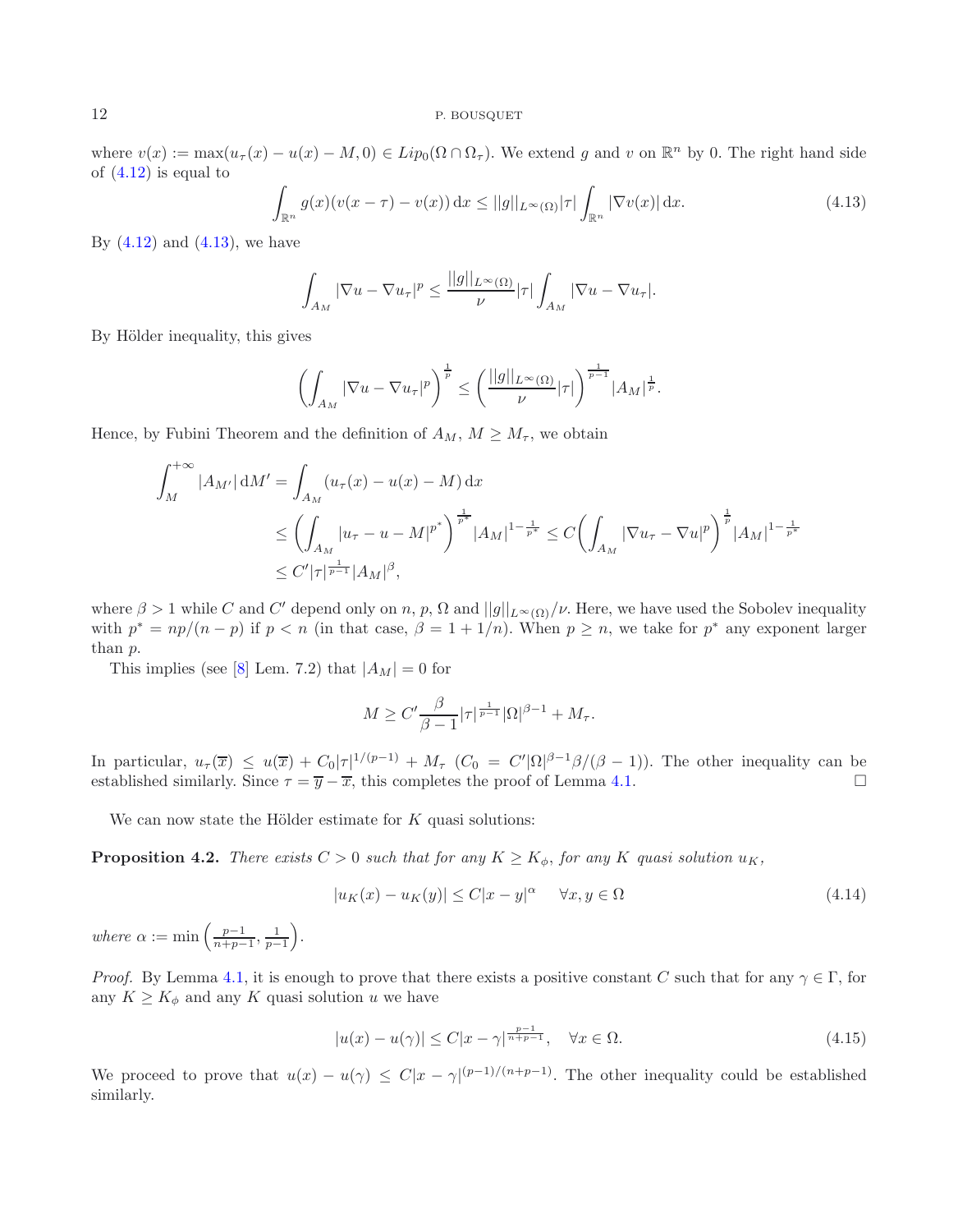Fix  $\gamma \in \Gamma$ . There exists  $r > 0$  not depending on  $\gamma$  and  $z \in \mathbb{R}^n$  such that  $B(z, r) \subset \mathbb{R}^n \setminus \Omega$  and  $|z - \gamma| = r$ . Let  $R := r + \text{diam }\Omega$ . We define  $\Omega^* := B(z, R) \setminus \overline{B}(z, r)$  and

<span id="page-12-0"></span>
$$
\phi^*(x) := \phi(\gamma) + K_{\phi}|x - \gamma|.
$$

Fix  $K \geq K_{\phi}$  and consider u a K quasi solution of  $(E)$ .

<span id="page-12-1"></span>There exists a K quasi solution solution  $v \in Lip_{\phi^*}(\Omega^*, K)$  to the inequation

$$
\int_{\Omega^*} \langle a(\nabla v), \nabla w - \nabla v \rangle - \chi(T)(w - v) \ge 0, \quad \forall w \in Lip_{\phi^*}(\Omega^*, K). \tag{4.16}
$$

Moreover, there exist  $T^* > 0$  and  $S^* > 0$  independent of K such that

<span id="page-12-2"></span>
$$
||v||_{L^{\infty}(\Omega^*)} \leq T^*, \ ||v||_{W^{1,p}(\Omega^*)} \leq S^*.
$$

By Lemma [3.6](#page-5-4) (wih  $u^* = v$ ), we get  $v \geq u$  on  $\Omega$ .

We claim that the Hölder norm of v can be estimated independently of K and  $\gamma$ . The proof is very similar to the proof of Lemma [4.1](#page-10-6) except that we replace translations by rotations. This is the main reason why we require that a be radial. Without loss of generality, we can assume that  $z = 0$ . For any linear isometry  $I : \mathbb{R}^n \to \mathbb{R}^n$ ,  $I(\Omega^*)=\Omega^*$ . For any  $w \in Lip_{\phi^*}(\Omega^*)$ , we denote by  $w_I$  the map  $w \circ I$ . By [\(4.16\)](#page-12-0) and an obvious change of variables, we have

$$
\int_{\Omega^*} \langle a(\nabla v_I), \nabla w_I - \nabla v_I \rangle - \chi(T)(w_I - v_I) \ge 0, \quad \forall w \in Lip_{\phi^*}(\Omega^*, K). \tag{4.17}
$$

Here, we have also used the fact that

<span id="page-12-3"></span>
$$
\langle a(\nabla v_I), \nabla w_I - \nabla v_I \rangle = \langle a(I^*(\nabla v \circ I)), I^*(\nabla w \circ I - \nabla v \circ I) \rangle
$$
  
= 
$$
\frac{l(|\nabla v \circ I|)}{|\nabla v \circ I|} \langle I^*(\nabla v \circ I), I^*(\nabla w \circ I - \nabla v \circ I) \rangle
$$
  
=  $\langle a(\nabla v \circ I), \nabla w \circ I - \nabla v \circ I \rangle.$ 

Let  $b := \max_{|y|=1} |I(y) - y|$ . We now take  $w = \max(v_I - K_{\phi}Rb, v) \in Lip_{\phi^*}(\Omega^*, K)$  in [\(4.16\)](#page-12-0):

$$
\int_{[v_I - K_{\phi}Rb > v]} \langle a(\nabla v), \nabla v_I - \nabla v \rangle - \chi(T)(v_I - K_{\phi}Rb - v) \ge 0.
$$
\n(4.18)

With  $w = \min(v, v \circ I^{-1} + K_{\phi} R b) \in Lip_{\phi^*}(\Omega^*, K)$  in [\(4.17\)](#page-12-1), we have:

$$
\int_{[v_I - K_\phi R b > v]} \langle a(\nabla v_I), \nabla v - \nabla v_I \rangle + \chi(T)(v_I - K_\phi R b - v) \ge 0.
$$
\n(4.19)

The sum of  $(4.18)$  and  $(4.19)$  (see also  $(4.2)$ ) leads to

$$
\int_{[v_I - K_{\phi} R b > v]} |\nabla v - \nabla v_I|^p \le 0.
$$
\n(4.20)

Hence, for any  $x \in \Omega^*$ ,  $v_I(x) - v(x) \leq K_\phi Rb$ . Symetrically, we have  $v \leq v_I + K_\phi Rb$ .

Now, if  $x, y \in \Omega^*$  are such that  $|x| = |y|$ , there exists an isometry I such that  $I(x) = y$  and

$$
|v(x) - v(y)| = |v(x) - v_I(x)| \le K_\phi R b \le Q|x - y|
$$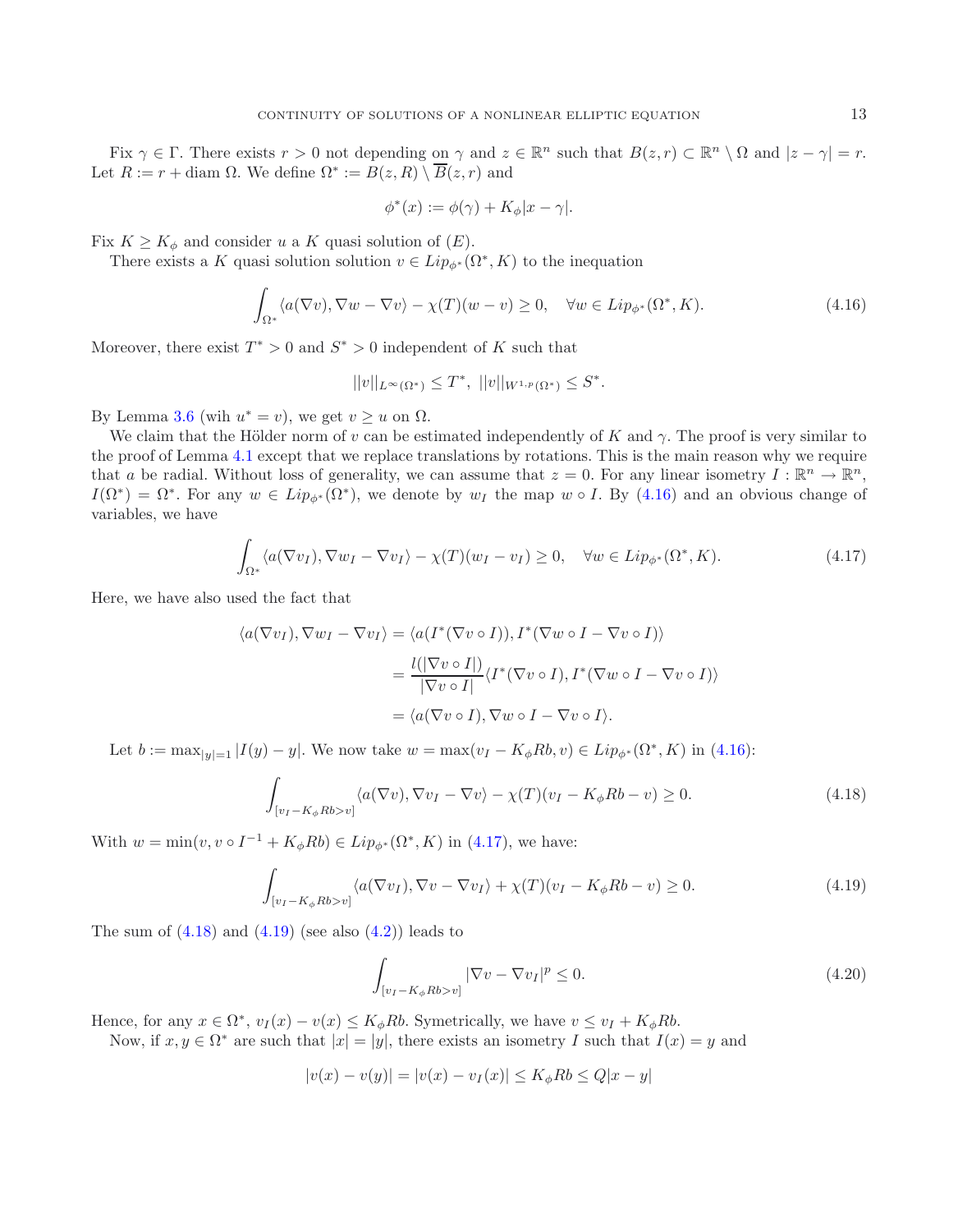<span id="page-13-0"></span>for some constant Q which depends only on  $K_{\phi}$ , r and R. We now apply to v the following lemma which is a 'spherical' version of Lemma [3.5:](#page-5-1)

**Lemma 4.3.** *Let*  $v \in W^{1,p}(B(0,R) \setminus \overline{B(0,r)})$ . *Assume that there exists*  $Q > 0$  *such that for any*  $x, y \in B(0,R) \setminus \overline{B(0,r)}$  $\overline{B(0,r)}$ ,  $|x| = |y|$ , we have

$$
|v(x) - v(y)| \le Q|x - y|.
$$

*Then there exists*  $C > 0$  *depending only on*  $Q$ ,  $||v||_{W^{1,p}(B(0,R)\setminus\overline{B(0,r)})}$ , r and R such that for any  $x, y \in B(0,R) \setminus \overline{B(0,R)}$  $\overline{B(0,r)},$ 

$$
|v(x) - v(y)| \le C|x - y|^{\frac{p-1}{n+p-1}}.
$$

<span id="page-13-2"></span>Lemma [4.3](#page-13-0) easily follows from Lemma [3.5](#page-5-1) by the change of variables formula (see [\[3\]](#page-18-8), Lem. 5 for a detailed proof). It gives an estimate of the Hölder norm of the quasi solution v of [\(4.16\)](#page-12-0). Since  $u \le v$  on  $\Omega$  and  $u(\gamma) = \phi(\gamma)$  $=\phi^*(\gamma)=v(\gamma)$ , we thus get

$$
u(x) - u(\gamma) \le C|x - \gamma|^{\frac{p-1}{n+p-1}}, \quad x \in \Omega,
$$

where C depends neither on  $\gamma$  nor on K. This completes the proof of Proposition [4.2.](#page-11-1)

By Proposition [4.2,](#page-11-1) a subsequence of quasi solutions  $(u_{K_i})$  uniformly converges to a Hölder continuous function u satisfying [\(4.14\)](#page-11-2). Since  $(u_{K_i})$  is bounded in  $W^{1,p}(\Omega)$ , we can further assume that  $(u_{K_i})$  weakly converges to u in  $W^{1,p}(\Omega)$ .

The convexity of L implies that  $\int_{\Omega} L(\nabla u) \leq \liminf_{i \to +\infty} \int_{\Omega} L(\nabla u_{K_i})$ . From [\(4.5\)](#page-9-3) and (HF1), we thus get for any  $v \in Lip_{\phi}(\Omega)$ 

$$
\int_{\Omega} L(\nabla u) - F[u]u \le \int_{\Omega} L(\nabla v) - F[u]v.
$$
\n(4.21)

In particular,  $L(\nabla u) \in L^1(\Omega)$ . We proceed to prove that u is a solution of  $(E)$ . The map u is not Lipschitz continuous so that we cannot differentiate under the integral sign. Still, the minimum of a problem in the calculus of variations is a solution of the corresponding Euler equation when the Lagrangian L is convex (and does not depend on x and u). This result recently proved in  $[5]$  does not require any growth assumption on L. We cannot directly apply it because in our situation, the admissible maps are Lipschitz continuous whereas  $u$ only belongs to  $W^{1,p}(\Omega)$ . We have to prove somehow that no Lavrentiev phenomenon can occur.

## <span id="page-13-1"></span>**Step 3: An approximation Lemma.** We first state

**Lemma 4.4.** *There exists a sequence*  $(u_k)_{k\geq 1} \subset W^{1,1}_{\phi}(\Omega)$  *converging to* u *in*  $W^{1,1}(\Omega)$  *such that* 

- (1) *for each*  $k \geq 1$ ,  $u_k$  *is Lipschitz continuous on a neighborhood of*  $\partial\Omega$  *in*  $\Omega$ *;*
- (2) *for each*  $k \geq 1$ ,  $L(\nabla u_k) \in L^1(\Omega)$ ;
- (3)  $(L(\nabla u_k))_{k\geq 1}$  *converges to*  $L(\nabla u)$  *in*  $L^1(\Omega)$ *.*

*Proof of Lemma [4.4.](#page-13-1)* Since  $\Gamma$  is locally the graph of Lipschitz maps, there exist  $\delta > 0$ , and finitely many cubes  $Q(x_i, \delta)$  of centers  $x_i$  and radius  $\delta > 0$ ,  $i = 1, \ldots, M$ , such that  $\Gamma \subset \cup_{i=1}^M Q(x_i, \delta/4)$  and for each i, there is an isometry  $\zeta_i$  of  $\mathbb{R}^n$  which maps  $Q(x_i, \delta)$  onto  $(-\delta, \delta)^n$  and  $Q(x_i, \delta) \cap \Omega$  onto

$$
U_i := \{ (x', x_n) \in (-\delta, \delta)^{n-1} \times (\delta, \delta) : x_n > h_i(x') \},
$$

where  $h_i: [-\delta, \delta]^{n-1} \to \mathbb{R}$  is Lipschitz continuous. We can further assume that

$$
\zeta_i(\partial\Omega \cap Q(x_i, \delta)) = \{ (y', h_i(y')) : y' \in (-\delta, \delta)^{n-1} \}. \tag{4.22}
$$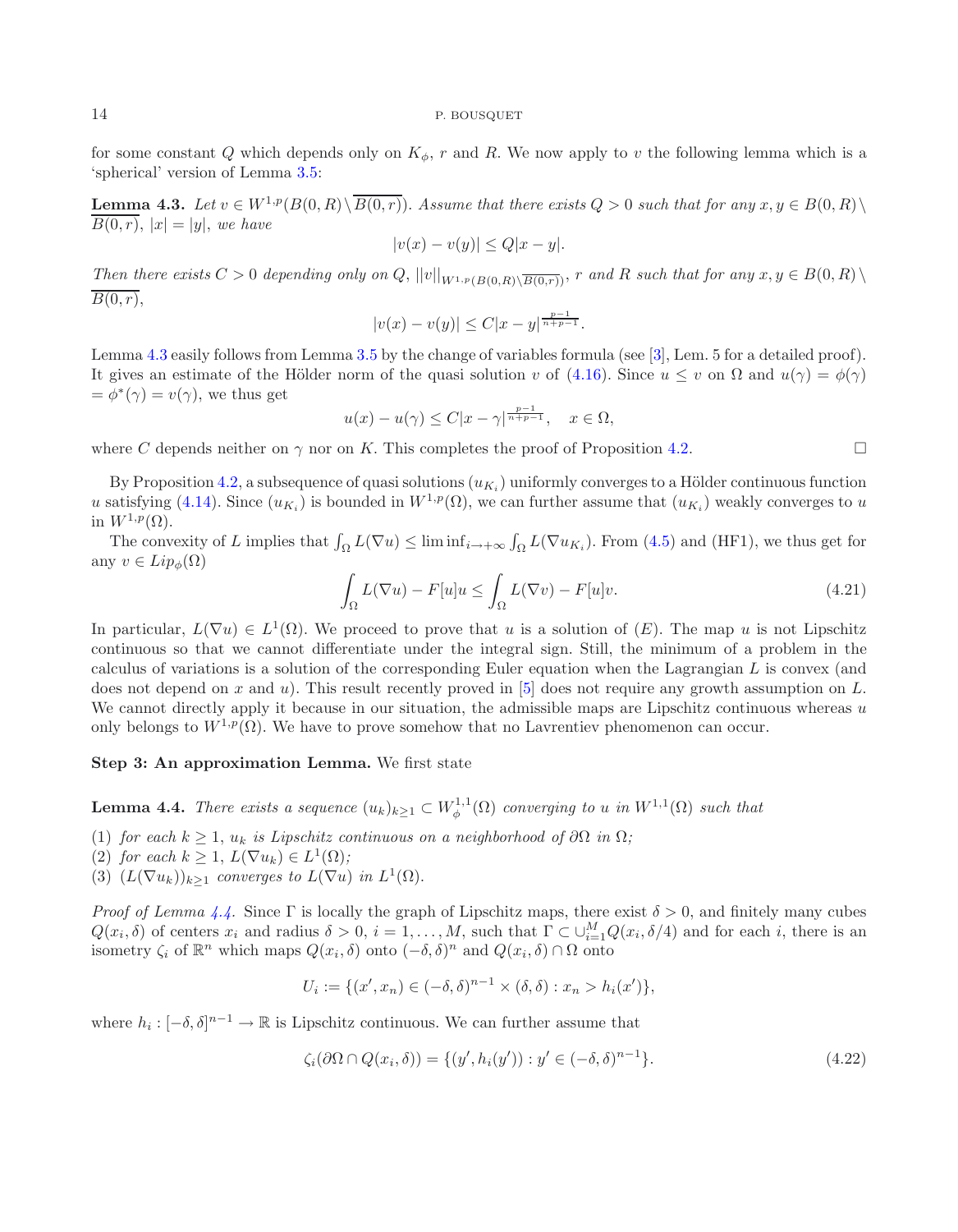Let  $\theta \in C_c^{\infty}((-\delta,\delta)^n)$  be such that  $0 \le \theta \le 1$  and  $\theta = 1$  on  $(-\delta/2,\delta/2)^n$ . We introduce

<span id="page-14-2"></span><span id="page-14-1"></span><span id="page-14-0"></span>
$$
\psi_k(x) := x - \frac{1}{k}\theta(x)e_n
$$

where  $e_n := (0, \ldots, 0, 1)$ . Clearly, for any  $k \geq 1$ ,

$$
||\psi_k - Id||_{L^{\infty}} + ||D\psi_k - Id||_{L^{\infty}} \le \frac{C}{k}.
$$
\n(4.23)

Moreover,  $\psi_k = Id$  outside  $(-\delta, \delta)^n$ . We claim that there exists  $C' > 0$  such that for any  $k \ge 1$  and for any  $i = 1, \ldots, M$ , we have

$$
d(\psi_k(x), \overline{U_i}) \ge \frac{C'}{k} \text{ when } x \in (-\delta/2, \delta/2)^n \setminus U_i,
$$
\n(4.24)

$$
d(\psi_k(x), \overline{U_i}) \ge C' d(x, \overline{U_i}) \text{ when } x \in (-\delta, \delta)^n \setminus U_i.
$$
 (4.25)

Indeed, let  $z = (z', z_n) \in (-\delta, \delta)^n \setminus U_i$ . We then consider  $y = (y', h(y')) \in \overline{U_i}$  such that  $|z - y| = d(z, \overline{U_i})$ . Then there exists  $B > 0$  such that

 $h_i(z') - z_n \leq |z_n - h_i(y')| + |h_i(y') - h_i(z')| \leq B|z - y| = B \, d(z, U_i).$ 

If  $z = \psi_k(x)$  for some  $x \in (-\delta/2, \delta/2)^n \setminus U_i$ , then  $z' = x'$  and

$$
\frac{1}{k} = |x - z| \le h_i(x') - z_n = h_i(z') - z_n \le B \operatorname{d}(z, \overline{U_i}).
$$

This implies [\(4.24\)](#page-14-0) while [\(4.25\)](#page-14-1) can be proved similarly.

We now introduce  $\psi_k^i = \zeta_i^{-1} \circ \psi_k \circ \zeta_i$ . Then  $\psi_k^i$  satisfies  $(4.23)-(4.25)$  $(4.23)-(4.25)$  $(4.23)-(4.25)$  in  $Q(x_i, \delta)$ . We extend  $\psi_k^i$  by the identity outside  $Q(x_i, \delta)$ . Finally, we define

<span id="page-14-4"></span><span id="page-14-3"></span>
$$
\Phi_k := \psi_k^1 \circ \cdots \circ \psi_k^M.
$$

We easily get from  $(4.23)-(4.25)$  $(4.23)-(4.25)$  $(4.23)-(4.25)$ , that the map  $\Phi_k$  satisfies

$$
||\Phi_k - Id||_{L^{\infty}} + ||D\Phi_k - Id||_{L^{\infty}} \le \frac{A_0}{k},
$$
\n(4.26)

$$
d(\Phi_k(\Gamma), \overline{\Omega}) \ge \frac{A}{k} \tag{4.27}
$$

for some positive  $A_0, A > 0$ . By relabelling the sequence  $\Phi_k$ , we can assume that  $A_0 = 1$ .

There exists a constant  $C_0 > 0$  such that for any  $k \geq 1$ ,

$$
||D\Phi_k||_{L^{\infty}} + ||D(\Phi_k)^{-1}||_{L^{\infty}} \leq C_0.
$$

For each  $k \geq 1$ , we define on  $\Gamma \cup \Phi_k(\Gamma)$ 

$$
\tilde{\phi}_k : y \mapsto \begin{cases} \phi(y) \text{ on } \Gamma, \\ ||D\Phi_k||_{L^{\infty}} \phi(\Phi_k^{-1}(y)) \text{ on } \Phi_k(\Gamma). \end{cases}
$$

We claim that  $\phi_k$  is Lipschitz continuous of rank not larger than

$$
\overline{C} := \max(K_{\phi}, C_0^2 K_{\phi}, K_{\phi}(1 + 1/A) + ||\phi||_{L^{\infty}}/A).
$$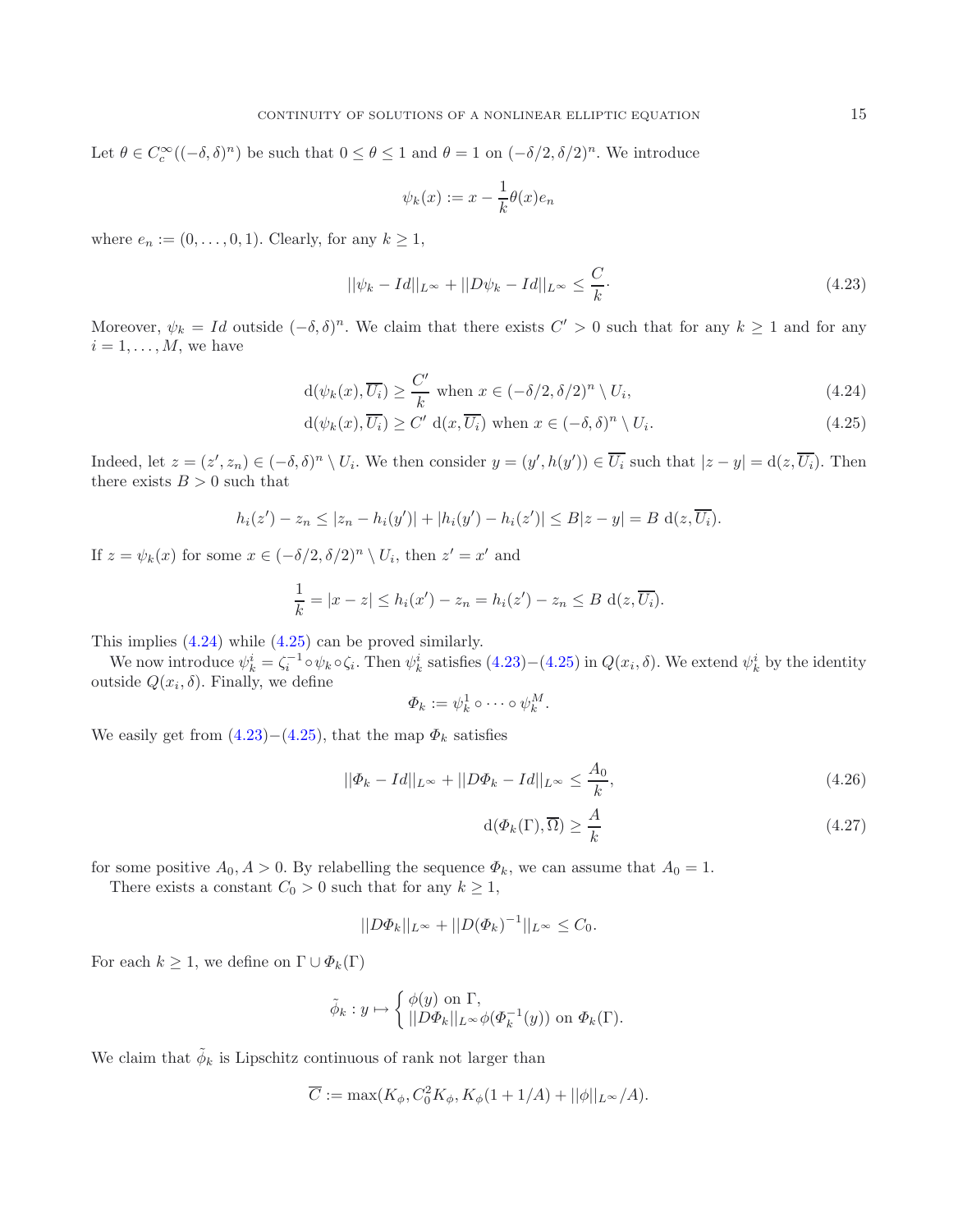Indeed, we only need to prove that for any  $y, z \in \Gamma$ , we have  $|\tilde{\phi}_k(y) - \tilde{\phi}_k(\Phi_k(z))| \leq \overline{C}|y - \Phi_k(z)|$ . We have

$$
|\tilde{\phi}_k(y) - \tilde{\phi}_k(\Phi_k(z))| = |\phi(y) - ||D\Phi_k||_{L^{\infty}}\phi(z)|
$$
  
\n
$$
\leq |\phi(y) - \phi(z)| + |\phi(z) - ||D\Phi_k||_{L^{\infty}}\phi(z)| \leq K_{\phi}|y - z| + ||\phi||_{L^{\infty}}|1 - ||D\Phi_k||_{L^{\infty}}|
$$
  
\n
$$
\leq K_{\phi}|y - \Phi_k(z)| + K_{\phi}|\Phi_k(z) - z| + ||\phi||_{L^{\infty}}||Id - D\Phi_k||_{L^{\infty}}
$$
  
\n
$$
\leq K_{\phi}|y - \Phi_k(z)| + \frac{K_{\phi} + ||\phi||_{L^{\infty}}}{k}
$$

by using  $(4.26)$ . By  $(4.27)$ , we get

$$
|\tilde{\phi}_k(y) - \tilde{\phi}_k(\Phi_k(z))| \le K_\phi |y - \Phi_k(z)| + \frac{1}{A}(K_\phi + ||\phi||_{L^\infty}) \, d(\Gamma, \Phi_k(\Gamma))
$$
  

$$
\le \left(K_\phi \left(1 + \frac{1}{A}\right) + \frac{1}{A}||\phi||_{L^\infty}\right) |y - \Phi_k(z)|.
$$

The claim is proved.

We still denote by  $\tilde{\phi}_k$  a Lipschitz extension on  $\mathbb{R}^n$  of  $\tilde{\phi}_k$  with Lipschitz rank not larger than  $\overline{C}$ . We then introduce

$$
\tilde{u}_k(x) := \begin{cases} u(x) \text{ if } x \in \Omega, \\ \tilde{\phi}_k(x) \text{ if } x \in \mathbb{R}^n \setminus \Omega. \end{cases}
$$

<span id="page-15-0"></span>Finally, we define for  $x \in \Omega$ 

$$
u_k(x) := \frac{1}{||D\Phi_k(x)||_{L^{\infty}}}\tilde{u}_k \circ \Phi_k(x).
$$

Since  $\Phi_k$  converges to Id in the  $C^1$  topology,  $(u_k)$  converges to u in  $W^{1,1}(\Omega)$ . There exists a subsequence that we still denote by  $(u_k)$  such that  $(\nabla u_k)$  converges to  $\nabla u$  almost everywhere in  $\Omega$ .

Moreover, for any  $\gamma \in \Gamma$ , we have

$$
u_k(\gamma) = \frac{1}{\|D\Phi_k\|_{L^\infty}} \tilde{u}_k \circ \Phi_k(\gamma) = \frac{1}{\|D\Phi_k\|_{L^\infty}} \tilde{\phi}_k(\Phi_k(\gamma)) = \phi(\gamma).
$$

For each  $k \geq 1$ , there exists  $\delta_k > 0$  such that for any  $x \in \Omega$  satisfying  $d(x, \Gamma) < \delta_k$ , we have  $\Phi_k(x) \notin \Omega$ .

Since  $u_k(x) = \frac{1}{\|D\Phi_k\|_{L^\infty}} \tilde{\phi}_k \circ \Phi_k(x)$  when  $d(x, \Gamma) < \delta_k$ , the map  $u_k$  is Lipschitz continuous on a neighborhood of  $\Gamma$  in  $\Omega$ .

We claim that

$$
\limsup_{k \to \infty} \int_{\Omega} L(\nabla u_k) \le \int_{\Omega} L(\nabla u). \tag{4.28}
$$

This follows from the fact that  $\lambda$  is non decreasing:

$$
\int_{\Omega} L(\nabla u_k) = \int_{\Omega} \lambda \left( \left| \frac{1}{||D\Phi_k||_{\infty}} D\Phi_k(x)^*(\nabla \tilde{u}_k(\Phi_k(x)) \right| \right) dx
$$
  

$$
\leq \int_{\Omega \cap \Phi_k^{-1}(\Omega)} \lambda(|\nabla u(\Phi_k(x))|) dx + \lambda(\overline{C}) |\Omega \setminus \Phi_k^{-1}(\Omega)|.
$$

By the change of variables formula, we then get

$$
\int_{\Omega} L(\nabla u_k) \leq \int_{\Omega} L(\nabla u(y)) |Jac \Phi_k^{-1}(y)| dy + \lambda(\overline{C}) |\Omega \setminus \Phi_k^{-1}(\Omega)|.
$$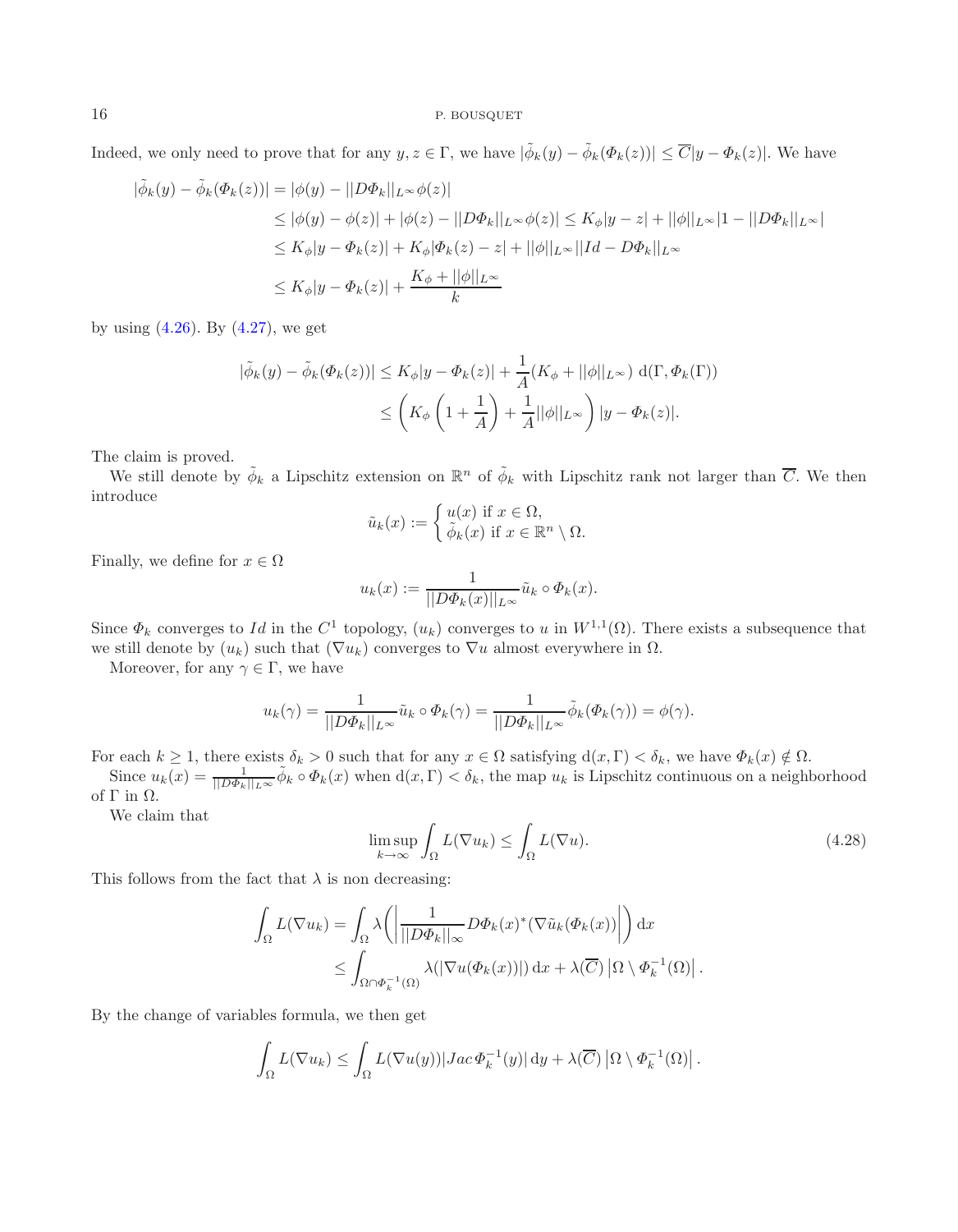By the dominated convergence theorem, the right hand side converges to  $\int_{\Omega} L(\nabla u)$ . This implies inequality [\(4.28\)](#page-15-0). By Fatou Lemma,

$$
\liminf_{k \to +\infty} \int_{\Omega} L(\nabla u_k) \ge \int_{\Omega} L(\nabla u).
$$

Hence,  $(L(\nabla u_k))_{k\geq 1}$  converges to  $L(\nabla u)$  in  $L^1(\Omega)$ . This completes the proof of Lemma [4.4.](#page-13-1)

Finally, we have the following approximation lemma:

<span id="page-16-0"></span>**Lemma 4.5.** *There exists*  $(u_m) \subset Lip_\phi(\Omega)$  *such that*  $(u_m)$  *converges to* u *in*  $W^{1,1}(\Omega)$  *and*  $(L(\nabla u_m))$  *converges to*  $L(\nabla u)$  *in*  $L^1(\Omega)$ .

*Proof.* By Lemma [4.4,](#page-13-1) we can assume that u is Lipschitz continuous near the boundary. We extend u by a Lipschitz continuous function outside  $\Omega$ . Let K be a compact subset of  $\Omega$  such that u is Lipschitz continuous on  $\Omega \setminus K$ . Let  $K_1$  be a compact subset of  $\Omega$  such that int  $K_1 \supset K$ . We introduce  $\theta \in C_c^{\infty}(\Omega)$  such that  $0 \le \theta \le 1$ ,  $\theta = 1$  on  $K_1$ . Let  $\rho \in C_c^{\infty}(B(0,1)), \rho \ge 0, \int_{\mathbb{R}^n} \rho = 1$  and  $\rho_k(\cdot) := k^n \rho(k \cdot)$ . We then define

$$
u_k(x) := \theta(x)(u * \rho_k)(x) + (1 - \theta(x))u(x).
$$

Then  $u_k$  is Lipschitz continuous on  $\overline{\Omega}$ . We have

$$
\nabla u_k(x) = \theta(x)(\nabla u * \rho_k)(x) + (1 - \theta(x))\nabla u(x) + (u * \rho_k(x) - u(x))\nabla \theta(x).
$$

This implies that  $(u_k)$  converges in  $W^{1,1}(\Omega)$  to u and (up to a subsequence),  $(\nabla u_k)$  converges to  $\nabla u$  a.e. We also observe that when  $x \in K_1$ ,  $\nabla u_k(x) = (\nabla u * \rho_k)(x)$ . For  $k > 1/d(K, \partial K_1)$ ,  $||\nabla u * \rho_k||_{L^{\infty}(\Omega \setminus K_1)} \leq ||\nabla u||_{L^{\infty}(\mathbb{R}^n \setminus K)}$ . Hence, by considering the two cases  $x \in K_1$  and  $x \notin K_1$  separately, we get for any  $k > 1/d(K, \partial K_1)$ 

$$
L(\nabla u_k(x)) \leq K_L ||\nabla \theta||_{L^{\infty}(\Omega)} |u * \rho_k(x) - u(x)| + L(\theta(x)(\nabla u * \rho_k)(x) + (1 - \theta(x))\nabla u(x))
$$

where  $K_L$  is a Lipschitz rank for L on the ball  $B(0, 2||u||_{L^{\infty}(\Omega)}||\nabla\theta||_{L^{\infty}(\Omega)} + ||\nabla u||_{L^{\infty}(\Omega \setminus K)}$ . This gives

$$
\int_{\Omega} L(\nabla u_k) \leq K_L ||\nabla \theta||_{L^{\infty}} ||u * \rho_k - u||_{L^1} + \int_{\Omega} \theta L(\nabla u * \rho_k) + \int_{\Omega} (1 - \theta)L(\nabla u).
$$

By Jensen Theorem, we have  $L(\nabla u * \rho_k(x)) \leq (L(\nabla u) * \rho_k)(x)$ . By letting  $k \to +\infty$ , we thus get:

$$
\limsup_{k \to +\infty} \int_{\Omega} L(\nabla u_k) \le \int_{\Omega} L(\nabla u).
$$

<span id="page-16-1"></span>Since by Fatou Lemma  $\liminf_{k \to +\infty} \int_{\Omega} L(\nabla u_k) \geq \int_{\Omega} L(\nabla u)$ , the sequence  $(L(\nabla u_k))$  converges to  $L(\nabla u)$  in  $L^1(\Omega)$ . This completes the proof of Lemma [4.5.](#page-16-0)  $\Box$ 

It is worth noting that as a by-product of the proofs of Lemmas [4.4](#page-13-1) and [4.5,](#page-16-0) we have proved the non occurence of the Lavrentiev phenomenon in the following setting  $2$ :

**Theorem 4.6.** Let  $L : \mathbb{R}^n \to \mathbb{R}$  be a convex map of the form  $L(\xi) = l(|\xi|)$  for some  $l : \mathbb{R}^+ \to \mathbb{R}$ . Then

$$
\inf_{u \in W_{\phi}^{1,1}(\Omega)} \int_{\Omega} L(\nabla u) = \inf_{u \in Lip_{\phi}(\Omega)} \int_{\Omega} L(\nabla u).
$$

<sup>2</sup>A similar result has been recently obtained by Bonfanti and Cellina with a different method.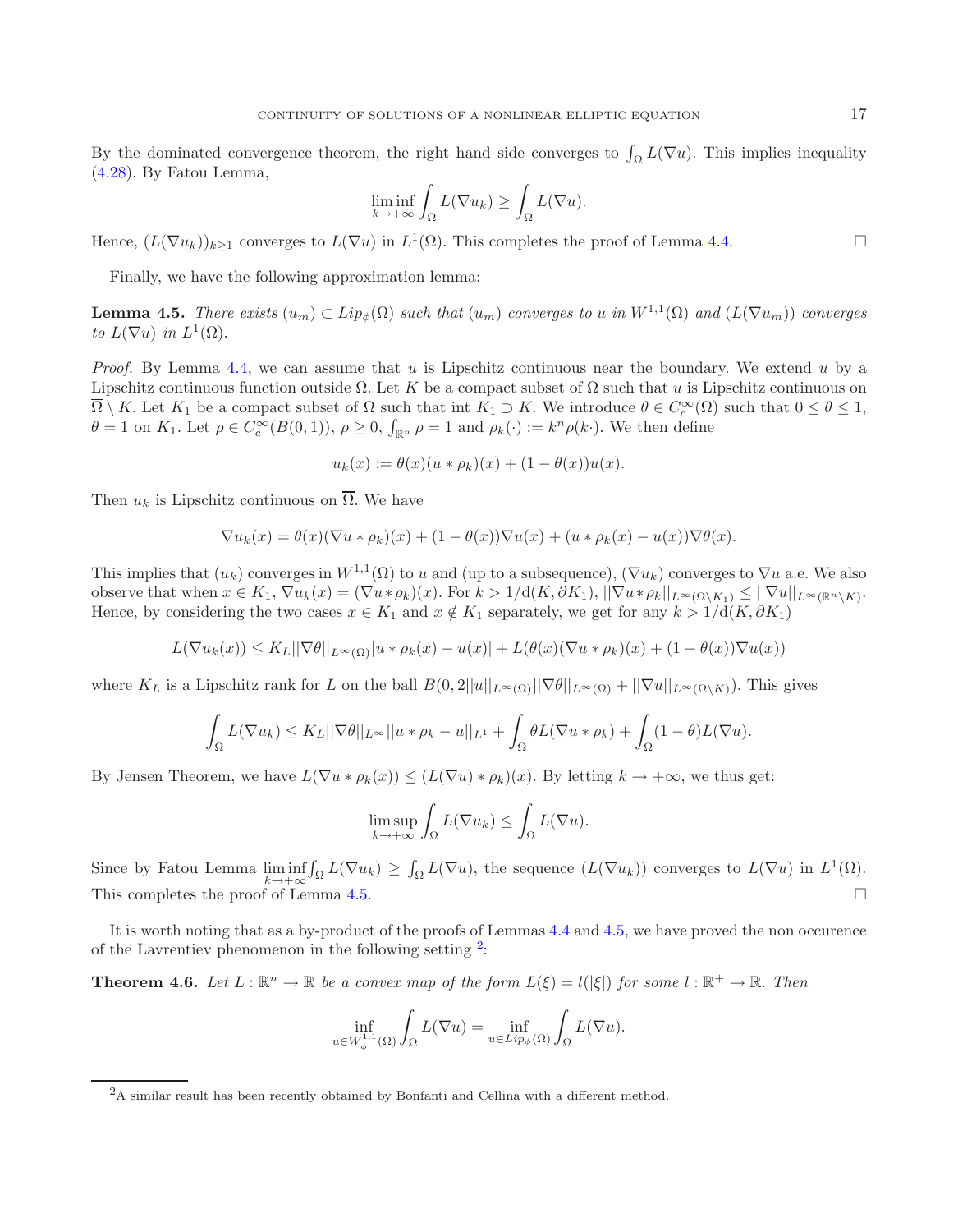**Step 4: End of the proof of Theorem [2.5.](#page-3-1)** Let  $\alpha \in (0,1)$  and  $w \in Lip_{\phi}(\Omega)$ . For the sequence  $(u_m)$  given by Lemma [4.5,](#page-16-0) we write

$$
0 \leq L(\alpha \nabla w + (1 - \alpha) \nabla u_m) \leq \alpha L(\nabla w) + (1 - \alpha) L(\nabla u_m).
$$

By the dominated convergence theorem and up to a subsequence (we do not relabel),  $(L(\alpha \nabla w + (1 - \alpha) \nabla u_m))$ converges to  $L(\alpha \nabla w + (1 - \alpha) \nabla u)$  in  $L^1(\Omega)$ . Hence [\(4.21\)](#page-13-2) remains true for any v of the form  $\alpha w + (1 - \alpha)u$ ,  $w \in Lip_{\phi}(\Omega)$ .

Let  $w \in Lip_{\phi}(\Omega)$ . For any  $k \geq 1$ ,

$$
k\left(L\left(\nabla u + \frac{1}{k}\nabla(w - u)\right) - L(\nabla u)\right) \le L(\nabla w) - L(\nabla u) \in L^1(\Omega).
$$

This implies  $[\langle \nabla L(\nabla u), \nabla (w - u) \rangle]^+ \in L^1(\Omega)$  and by Fatou Lemma

$$
\int_{\Omega} \langle \nabla L(\nabla u), \nabla (w - u) \rangle - F[u](w - u) = \int_{\Omega} \left( \limsup_{k \to +\infty} k \left( L(\nabla u + \frac{1}{k} \nabla (w - u)) - L(\nabla u) \right) - F[u] \frac{1}{k}(w - u) \right)
$$
  
\n
$$
\geq \limsup_{k \to +\infty} k \int_{\Omega} \left( \left( L(\nabla u + \frac{1}{k} \nabla (w - u)) - L(\nabla u) \right) - F[u] \frac{1}{k}(w - u) \right)
$$
  
\n
$$
= \limsup_{k \to +\infty} k \left\{ \int_{\Omega} L(\nabla u + \frac{1}{k} \nabla (w - u)) - F[u](u + \frac{1}{k}(w - u))
$$
  
\n
$$
- \int_{\Omega} L(\nabla u) - F[u]u \right\}
$$
  
\n
$$
\geq 0 \quad \text{by (4.21) with } v = \frac{1}{k} w + \left( 1 - \frac{1}{k} \right) u.
$$

We have thus proved

$$
\langle \nabla L(\nabla u), \nabla (w - u) \rangle \in L^{1}(\Omega)
$$
\n(4.29)

<span id="page-17-0"></span>
$$
\int_{\Omega} \langle \nabla L(\nabla u), \nabla (w - u) \rangle - F[u](w - u) \ge 0
$$
\n(4.30)

for any  $w \in Lip_{\phi}(\Omega)$ .

By taking  $w = (1 - \eta)\phi + \eta$  where  $\eta \in C_c^{\infty}(\Omega)$  is equal to 1 on an arbitrary compact subset of  $\Omega$ , we get by  $(4.29)\langle\nabla L(\nabla u),\nabla u\rangle\in L^1_{loc}(\Omega)$  $(4.29)\langle\nabla L(\nabla u),\nabla u\rangle\in L^1_{loc}(\Omega)$ . This implies that  $\langle\nabla L(\nabla u),\nabla w\rangle\in L^1_{loc}(\Omega)$  for any  $w\in Lip_\phi(\Omega)$ . In particular, when  $w = (1 - \eta)\phi \pm \eta x_i$   $(1 \le i \le n$  and  $\eta$  a bump function as above), we obtain  $\nabla L(\nabla u) \in L^1_{loc}(\Omega)$ .

Now let  $\eta \in C_c^{\infty}(\Omega)$  and  $t > 0$ . We define  $w = \phi + t\eta \in Lip_{\phi}(\Omega)$ . By [\(4.30\)](#page-17-0), we have

$$
\int_{\Omega} \langle \nabla L(\nabla u), \nabla \eta \rangle - F[u]\eta + \frac{1}{t} \int_{\Omega} \langle \nabla L(\nabla u), \nabla (\phi - u) \rangle - F[u](\phi - u) \ge 0.
$$

We now let  $t \to +\infty$ . This gives

$$
\int_{\Omega} \langle \nabla L(\nabla u), \nabla \eta \rangle - F[u] \eta \ge 0.
$$

We then take  $w = \phi - t\eta$  to obtain the opposite inequality. Finally, we have

$$
\int_{\Omega} \langle \nabla L(\nabla u), \nabla \eta \rangle - F[u] \eta = 0.
$$

We have thus proved that u is a solution of  $(E)$ . This completes the proof of Theorem [2.5.](#page-3-1)